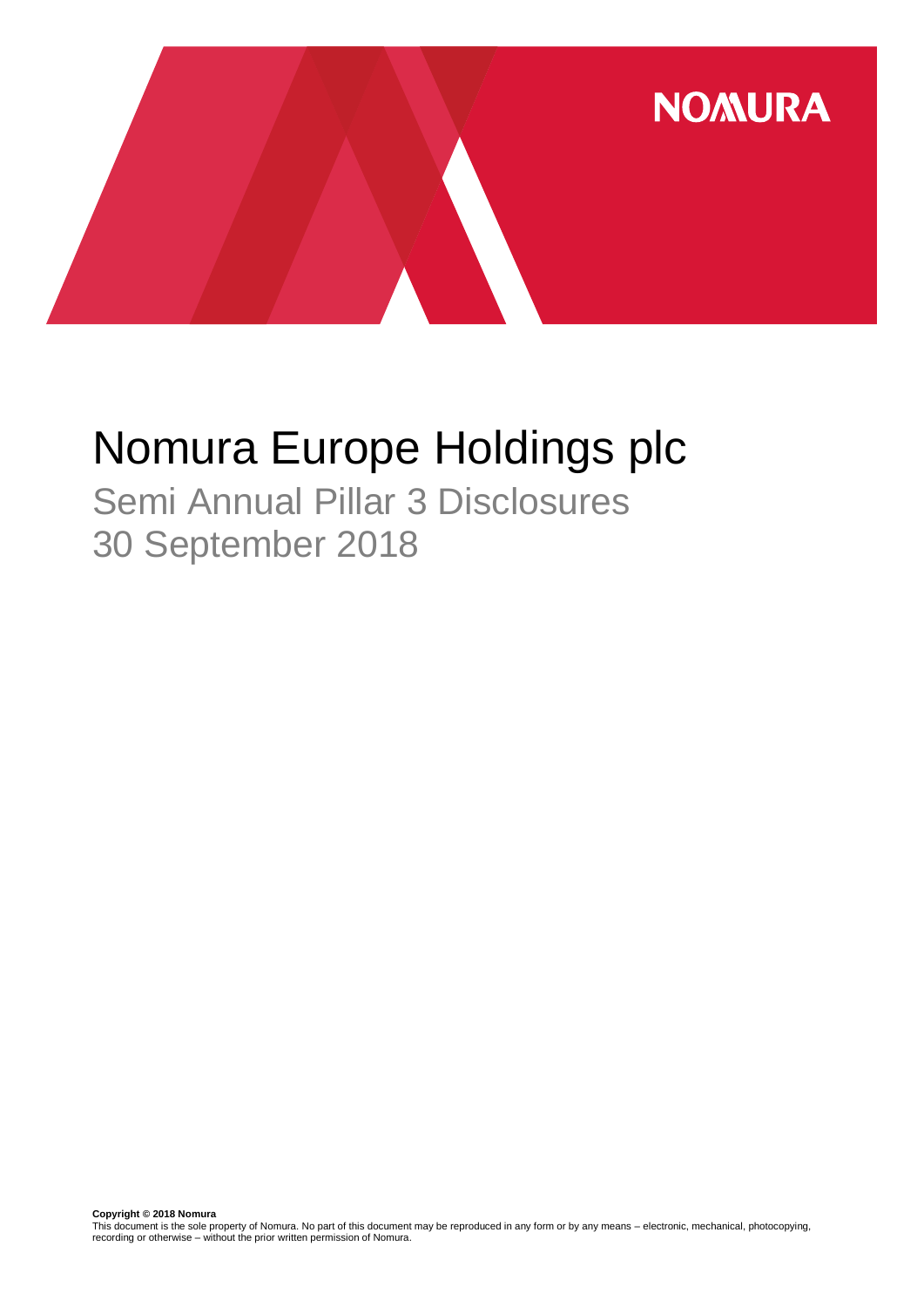## **Table of Contents**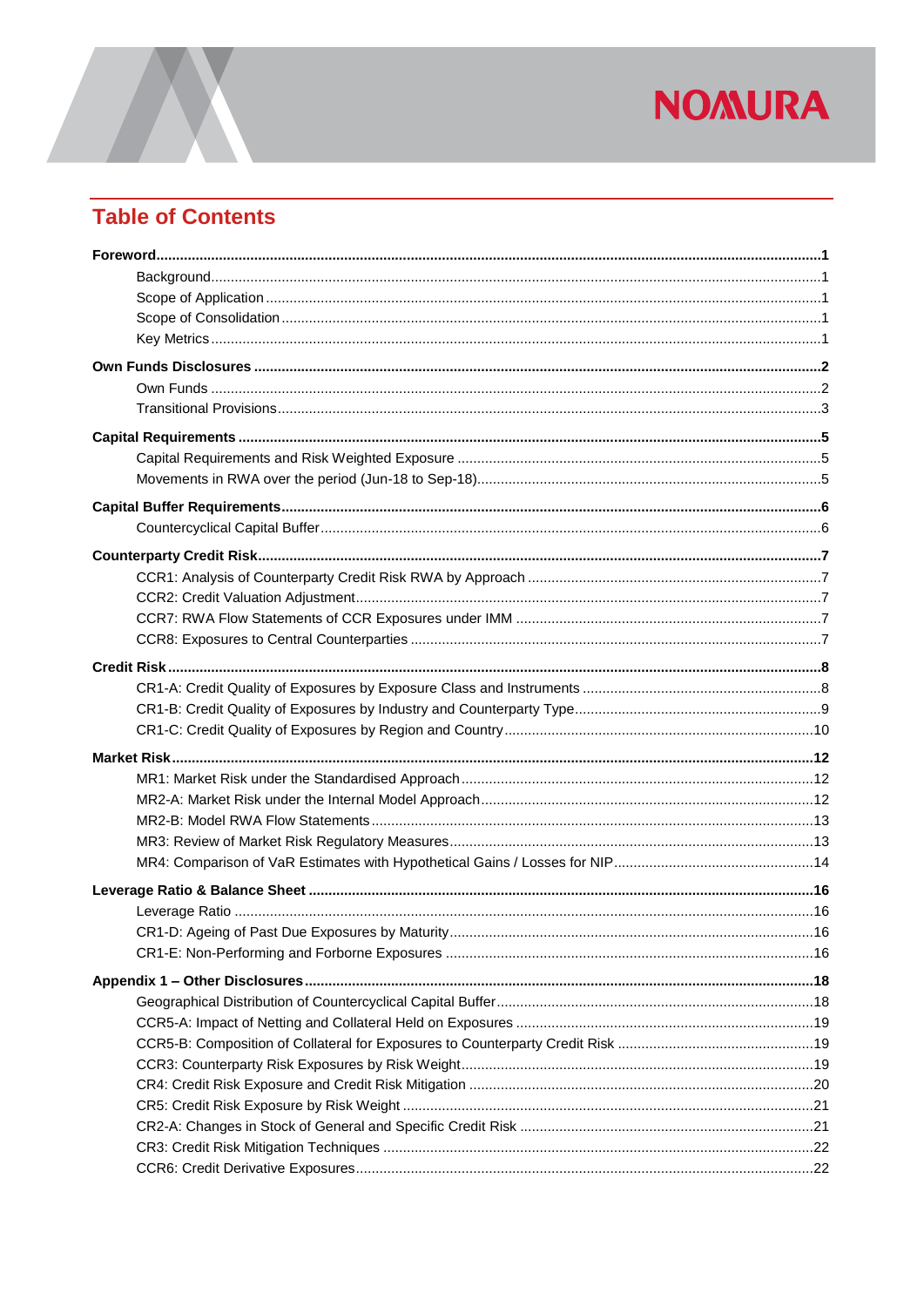

### <span id="page-2-0"></span>**Foreword**

#### <span id="page-2-1"></span>**Background**

The Nomura Europe Holdings plc Group ("The Group") is authorised by the Prudential Regulation Authority ("PRA") and regulated by the Financial Conduct Authority ("FCA") and PRA. The regulatory consolidation is produced in accordance with the requirements established under the Capital Requirements Directive ("CRD") and the Capital Requirements Regulation ("CRR"), collectively referred to hereinafter as "CRD IV", which came into effect on 1<sup>st</sup> January 2014.

#### <span id="page-2-2"></span>**Scope of Application**

<span id="page-2-3"></span>This document presents the consolidated Pillar 3 disclosures as at 30<sup>th</sup> September 2018 for The Group and two subsidiaries, Nomura International Plc ("NIP") and Nomura Bank International Plc ("NBI") which are also regulated by the PRA and FCA.

NIP is the only material subsidiary of The Group, contributing over 95% of The Group's capital requirement; its risk management policies and procedures are consistent with The Group. Significant subsidiary disclosures have been made for NIP as applicable.

NBI has been included as it is a United Kingdom ("UK") regulated bank; however its Risk Weighted Assets ("RWA") are immaterial. Therefore NBI disclosures have been made for Article 437 (Own Funds) with no other disclosures relevant to significant subsidiary requirements.

Other regulated subsidiaries included in The Group consolidation figures are Nomura Bank Luxembourg S.A. ("NBL"), Banque Nomura France S.A. ("BNF"), Nomura Alternative Investments Management Ltd ("NAIM"), Nomura Saudi Arabia ("NSA"), Nomura Bank Switzerland Ltd ("NBS") and Nomura Financial Products Europe ("NFPE").

Certain subsidiaries are subject to local Pillar 3 Regulatory requirements. However, owing to their inclusion and small size within The Group, separate disclosures have not been made for NBL, BNF, NAIM, NSA or NBS.

#### **Scope of Consolidation**

The Group's regulatory consolidation includes UK and non-UK regulated entities; Article 6 of the CRR provides guidance on capital calculations and consolidation of subsidiary undertakings. The regulatory consolidation excludes certain special purpose entities which are included in the accounting consolidation. A small number of entities included in the accounting consolidation are also excluded from the regulatory consolidation on the basis of their immaterial balance sheet size. There is no material impact on the regulatory capital position of The Group due to the exclusion of these entities

The regulatory scope of consolidation includes an additional entity, Nomura Capital Markets Ltd ("NCM"), which is not included in the accounting consolidation, in accordance with direction of the PRA.

All companies within The Group are limited by ordinary shares. Apart from the requirements to hold regulatory capital, subject to regulatory approval by the relevant local authority, there is no practical or legal impediment to the prompt transfer of capital between entities within The Group. The Group and NCM are 100% owned subsidiaries of Nomura Holdings Inc. ("NHI") (incorporated in Japan), the ultimate parent of The Group. NHI publishes separate Pillar III disclosures [\(NHI Pillar 3\)](https://www.nomuraholdings.com/company/group/holdings/pdf/basel_201803.pdf). NHI,

together with The Group and NHI's other subsidiary undertakings, form the "Nomura Group".

With effect from April 2015, The Group applied the UK Companies Act 2006 exemption from producing statutory group accounts. The exemption applies to a UK parent company where certain conditions are met. Specifically this includes where the UK parent and all of its subsidiaries are included in group accounts of a larger non-European Economic Area ("EEA") group prepared in accordance with accounting standards which are equivalent to EU-adopted IFRS. Statutory consolidated accounts for The Group are therefore not to be published.

#### <span id="page-2-4"></span>**Key Metrics**

|                                          | <b>The Group</b> |
|------------------------------------------|------------------|
| Capital (\$m)                            |                  |
| Tier 1 Capital                           | 5,224            |
| Tier 2 Capital                           | 2,160            |
| Capital Requirements (\$m)               |                  |
| <b>Total RWA</b>                         | 35,241           |
| Total Capital Requirement <sup>(1)</sup> | 3,898            |
| Capital Ratios (%)                       |                  |
| Tier $1^{(2)}$                           | 14.8%            |
| Leverage Ratio                           |                  |
| Total Leverage Ratio Exposure (\$m)      | 180,427          |
| Leverage Ratio (%)                       | 2.9%             |

*1. Pillar 1 + Pillar 2A requirements 2. Tier 1 Capital / Total RWA*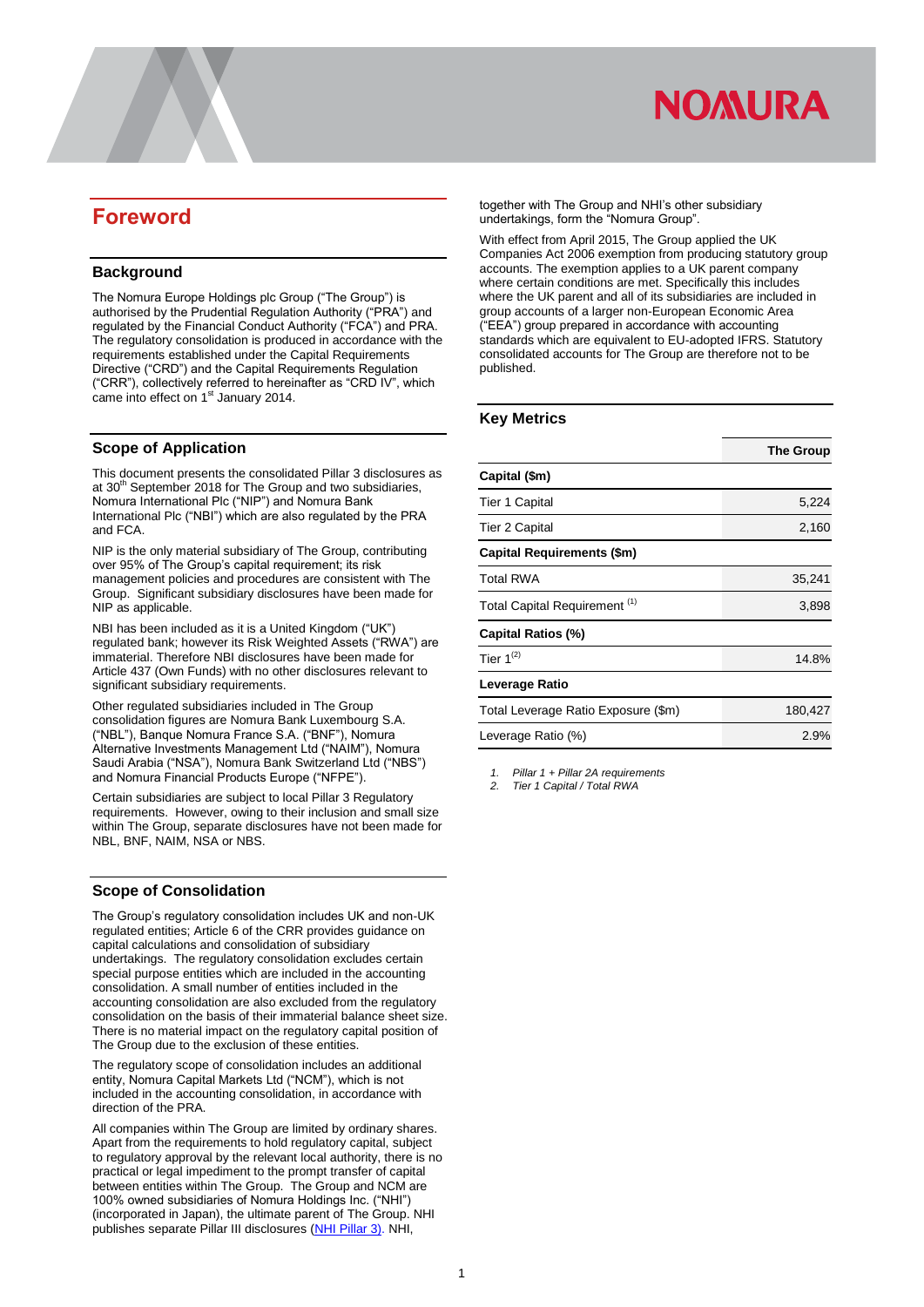### <span id="page-3-0"></span>**Own Funds Disclosures**

#### <span id="page-3-1"></span>**Own Funds**

*CRR Articles 437 and 492*  The Group, NIP and NBI Own Funds:

|                    |                                                                     |                  | Sep-18     |            |
|--------------------|---------------------------------------------------------------------|------------------|------------|------------|
| ITS <sup>(1)</sup> | \$m\$                                                               | <b>The Group</b> | <b>NIP</b> | <b>NBI</b> |
| 6                  | Common Equity Tier 1 ("CET1") before regulatory adjustments         | 5,359            | 5,018      | 474        |
| 28                 | Total Regulatory Adjustments to Common Equity Tier 1 <sup>(2)</sup> | (135)            | (159)      | 113        |
| 45                 | <b>Tier 1 Capital</b>                                               | 5,224            | 4,859      | 587        |
| 46                 | <b>Tier 2 Capital</b>                                               | 2,160            | 1,260      |            |
| 59                 | <b>Total Capital</b>                                                | 7,384            | 6,119      | 587        |
| 62                 | Tier 1 Ratio $^{(3)}$                                               | 14.82%           | 14.13%     | 938.62%    |
| 63                 | Total Capital as a percentage of total risk exposure amounts        | 20.95%           | 17.79%     | 938.62%    |
| 64                 | Institution specific buffer requirement <sup>(4)</sup>              | 2.00%            | 2.00%      | 2.41%      |
| 65                 | of which: Capital conservation buffer requirement                   | 1.88%            | 1.88%      | 1.88%      |
| 66                 | of which: Countercyclical capital buffer requirement                | 0.12%            | 0.12%      | 0.53%      |
| 68                 | Common Equity Tier 1 available to meet buffers <sup>(5)</sup>       | 6.53%            | 5.76%      | 931.45%    |

**NOMURA** 

*1. Implementing Technical Standards Regulations (EU) no. 1423/2013*

*2. Regulatory adjustments per CRR article 33 (1) (b), (c), article 105 and intangible asset deductions per article 37*

*3. Tier 1 capital ratio is equal to the CET1 ratio*

*4. Institution specific buffer requirement: capital conservation buffer plus countercyclical capital buffer requirements expressed as a percentage 5. Common Equity Tier 1 available to meet minimum Tier 1 total capital requirements (Pillar 1 + Pillar 2A) as there are no innovative Tier 1 instruments*

There are no expected loss amounts. No restrictions have been applied to the calculation of Common Equity Tier 1 or the prudential filters to Common Equity Tier 1.

Tier 1 Capital consists of share capital and reserves.

Tier 2 Capital consists of subordinated debt.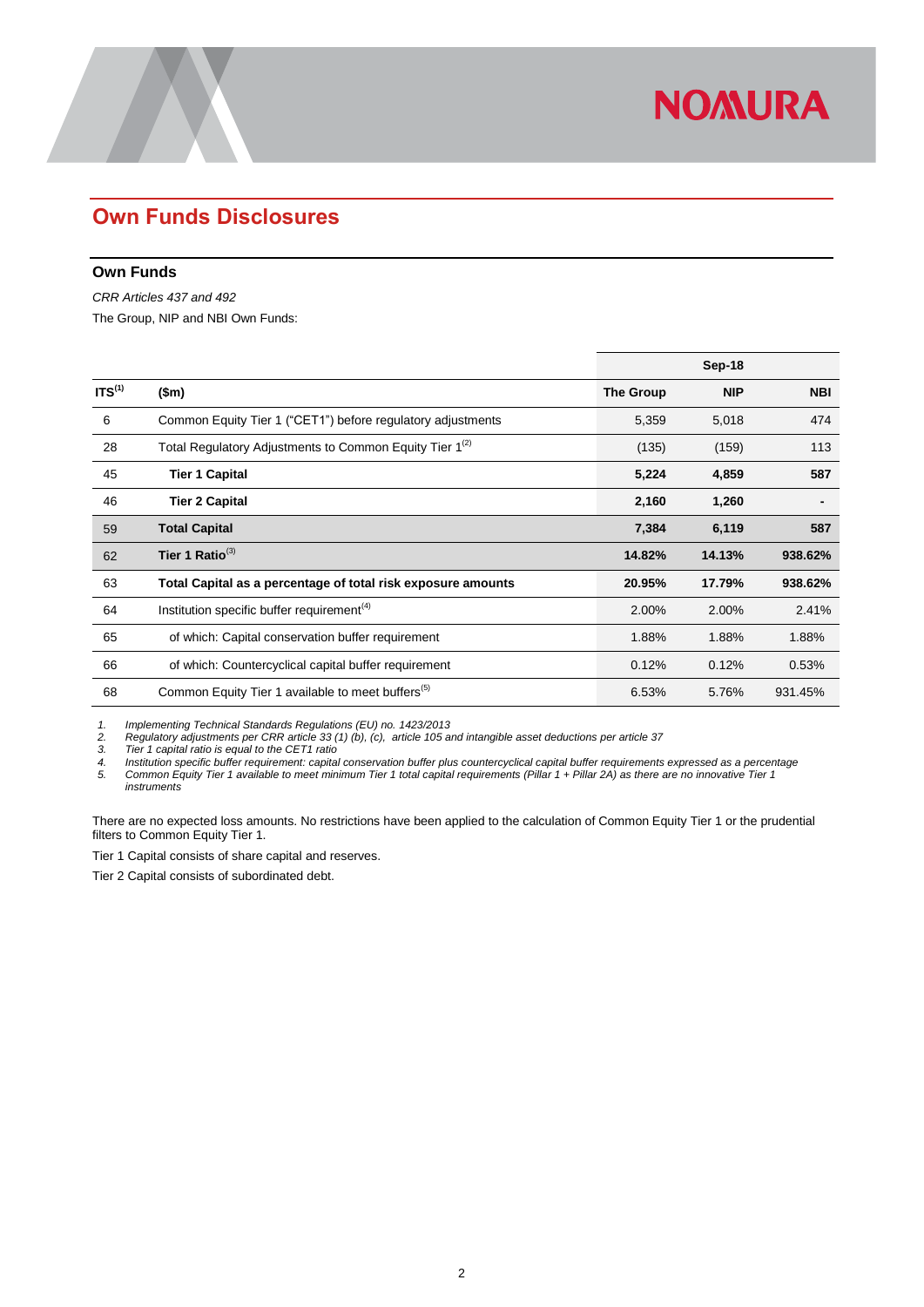

#### <span id="page-4-0"></span>**Transitional Provisions**

*CRR Article 437 (a)*

On adopting IFRS 9 on 1<sup>st</sup> April 2018 The Group now applies the Expected Credit Loss ("ECL") model which replaces the incurred loss model under IAS 39

|                                                                                                                                                    | <b>The Group</b> |          |         |               |         |
|----------------------------------------------------------------------------------------------------------------------------------------------------|------------------|----------|---------|---------------|---------|
| \$(m)                                                                                                                                              | Sep-18           | $Jun-18$ | Mar-18  | <b>Dec-17</b> | Sep-17  |
| <b>Available Capital</b>                                                                                                                           |                  |          |         |               |         |
| Common Equity Tier 1 (CET1) capital                                                                                                                | 5,224            | 5,263    | 5,294   | 5,342         | 5,450   |
| Common Equity Tier 1 (CET1) capital as if IFRS 9 or analogous<br>ECLs transitional arrangements had not been applied                               | 5,221            | 5,261    |         |               |         |
| Tier 1 capital                                                                                                                                     | 5,224            | 5,263    | 5,294   | 5,342         | 5,450   |
| Tier 1 capital as if IFRS 9 or analogous ECLs transitional<br>arrangements had not been applied                                                    | 5,221            | 5,261    |         |               |         |
| Total capital                                                                                                                                      | 7,384            | 7,423    | 7,454   | 7,502         | 7,610   |
| Total capital as if IFRS 9 or analogous ECLs transitional<br>arrangements had not been applied                                                     | 7,381            | 7,421    |         |               |         |
| <b>Risk Weighted Assets</b>                                                                                                                        |                  |          |         |               |         |
| Total risk-weighted assets                                                                                                                         | 35,241           | 34,328   | 36,378  | 39,250        | 38,644  |
| <b>Capital Ratios</b>                                                                                                                              |                  |          |         |               |         |
| Common Equity Tier 1 (as a percentage of risk exposure<br>amount)                                                                                  | 14.8%            | 15.3%    | 14.6%   | 13.6%         | 14.1%   |
| Common Equity Tier 1 (as a percentage of risk exposure<br>amount) as if IFRS 9 or analogous ECLs transitional<br>arrangements had not been applied | 14.8%            | 15.3%    |         |               |         |
| Tier 1 (as a percentage of risk exposure amount)                                                                                                   | 14.8%            | 15.3%    | 14.6%   | 13.6%         | 14.1%   |
| Tier 1 (as a percentage of risk exposure amount) as if IFRS 9 or<br>analogous ECLs transitional arrangements had not been applied                  | 14.8%            | 15.3%    |         |               |         |
| Total capital (as a percentage of risk exposure amount)                                                                                            | 21.0%            | 21.6%    | 20.5%   | 19.1%         | 19.7%   |
| Total capital (as a percentage of risk exposure amount) as if<br>IFRS 9 or analogous ECLs transitional arrangements had not<br>been applied        | 20.9%            | 21.6%    |         |               |         |
| Leverage Ratio                                                                                                                                     |                  |          |         |               |         |
| Leverage ratio total exposure measure                                                                                                              | 180,427          | 177,032  | 180,157 | 183,801       | 187,893 |
| Leverage ratio                                                                                                                                     | 2.9%             | 3.0%     | 2.9%    | 2.9%          | 2.9%    |
| Leverage ratio as if IFRS 9 or analogous ECLs transitional<br>arrangements had not been applied                                                    | 2.9%             | 3.0%     |         |               |         |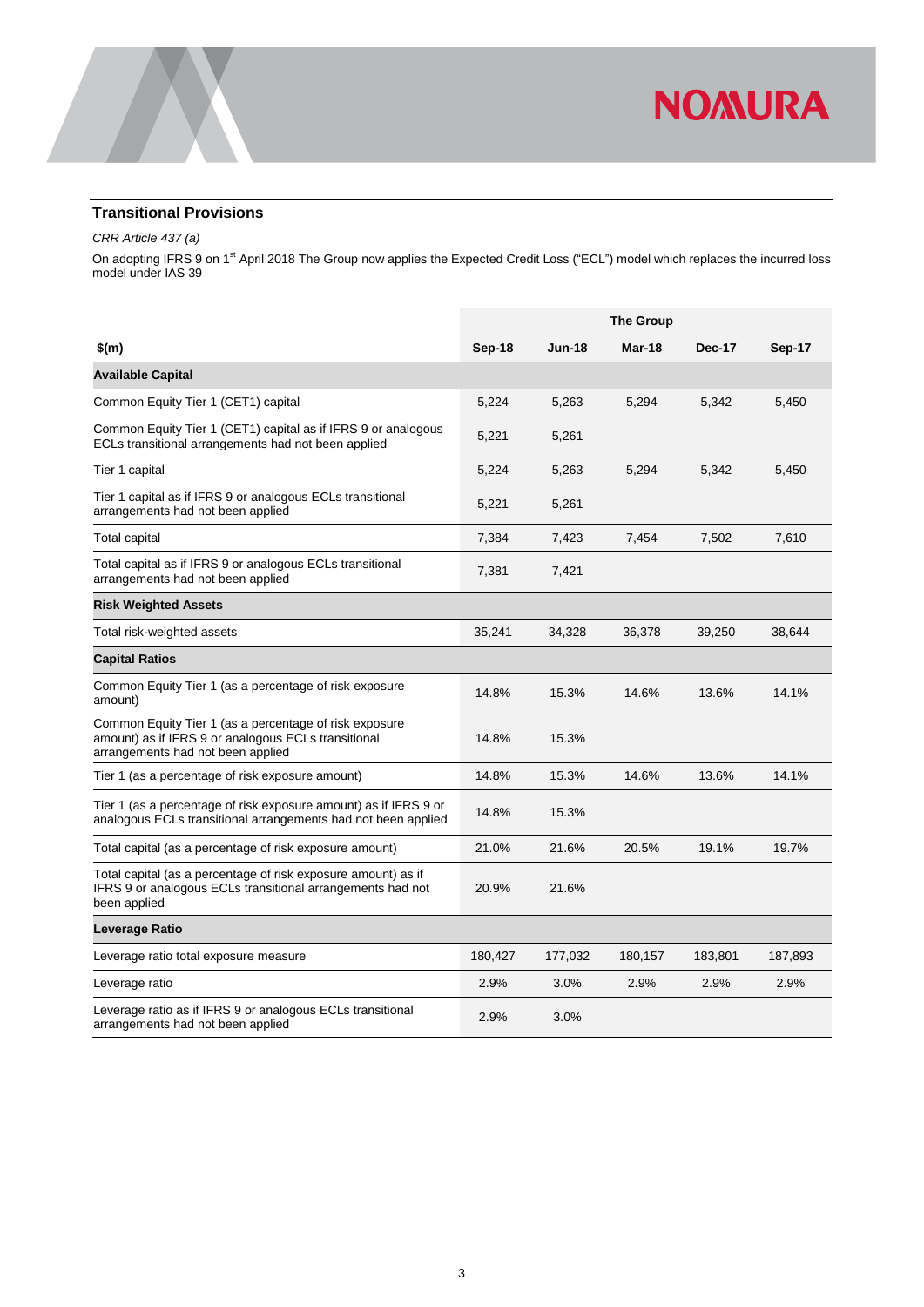

|                                                                                                                                                    |         |               | <b>NIP</b> |         |         |
|----------------------------------------------------------------------------------------------------------------------------------------------------|---------|---------------|------------|---------|---------|
| \$m\$                                                                                                                                              | Sep-18  | <b>Jun-18</b> | Mar-18     | Dec-17  | Sep-17  |
| <b>Available Capital</b>                                                                                                                           |         |               |            |         |         |
| Common Equity Tier 1 (CET1) capital                                                                                                                | 4,859   | 4,890         | 4,930      | 4,955   | 4,803   |
| Common Equity Tier 1 (CET1) capital as if IFRS 9 or analogous<br>ECLs transitional arrangements had not been applied                               | 4,856   | 4,888         |            |         |         |
| Tier 1 capital                                                                                                                                     | 4,859   | 4,890         | 4,930      | 4,955   | 4,803   |
| Tier 1 capital as if IFRS 9 or analogous ECLs transitional<br>arrangements had not been applied                                                    | 4,856   | 4,888         |            |         |         |
| Total capital                                                                                                                                      | 6,119   | 6,150         | 6,190      | 6,215   | 6,063   |
| Total capital as if IFRS 9 or analogous ECLs transitional<br>arrangements had not been applied                                                     | 6,116   | 6,148         |            |         |         |
| <b>Risk Weighted Assets</b>                                                                                                                        |         |               |            |         |         |
| Total risk-weighted assets                                                                                                                         | 34,393  | 33,580        | 35,196     | 37,332  | 36,075  |
| <b>Capital Ratios</b>                                                                                                                              |         |               |            |         |         |
| Common Equity Tier 1 (as a percentage of risk exposure<br>amount)                                                                                  | 14.1%   | 14.6%         | 14.0%      | 13.3%   | 13.3%   |
| Common Equity Tier 1 (as a percentage of risk exposure<br>amount) as if IFRS 9 or analogous ECLs transitional<br>arrangements had not been applied | 14.1%   | 14.6%         |            |         |         |
| Tier 1 (as a percentage of risk exposure amount)                                                                                                   | 14.1%   | 14.6%         | 14.0%      | 13.3%   | 13.3%   |
| Tier 1 (as a percentage of risk exposure amount) as if IFRS 9 or<br>analogous ECLs transitional arrangements had not been applied                  | 14.1%   | 14.6%         |            |         |         |
| Total capital (as a percentage of risk exposure amount)                                                                                            | 17.8%   | 18.3%         | 17.6%      | 16.6%   | 16.8%   |
| Total capital (as a percentage of risk exposure amount) as if<br>IFRS 9 or analogous ECLs transitional arrangements had not<br>been applied        | 17.8%   | 18.3%         |            |         |         |
| Leverage Ratio                                                                                                                                     |         |               |            |         |         |
| Leverage ratio total exposure measure                                                                                                              | 175,192 | 171,547       | 174,650    | 178,285 | 183,479 |
| Leverage ratio                                                                                                                                     | 2.8%    | 2.9%          | 2.8%       | 2.8%    | 2.6%    |
| Leverage ratio as if IFRS 9 or analogous ECLs transitional<br>arrangements had not been applied                                                    | 2.8%    | 2.9%          |            |         |         |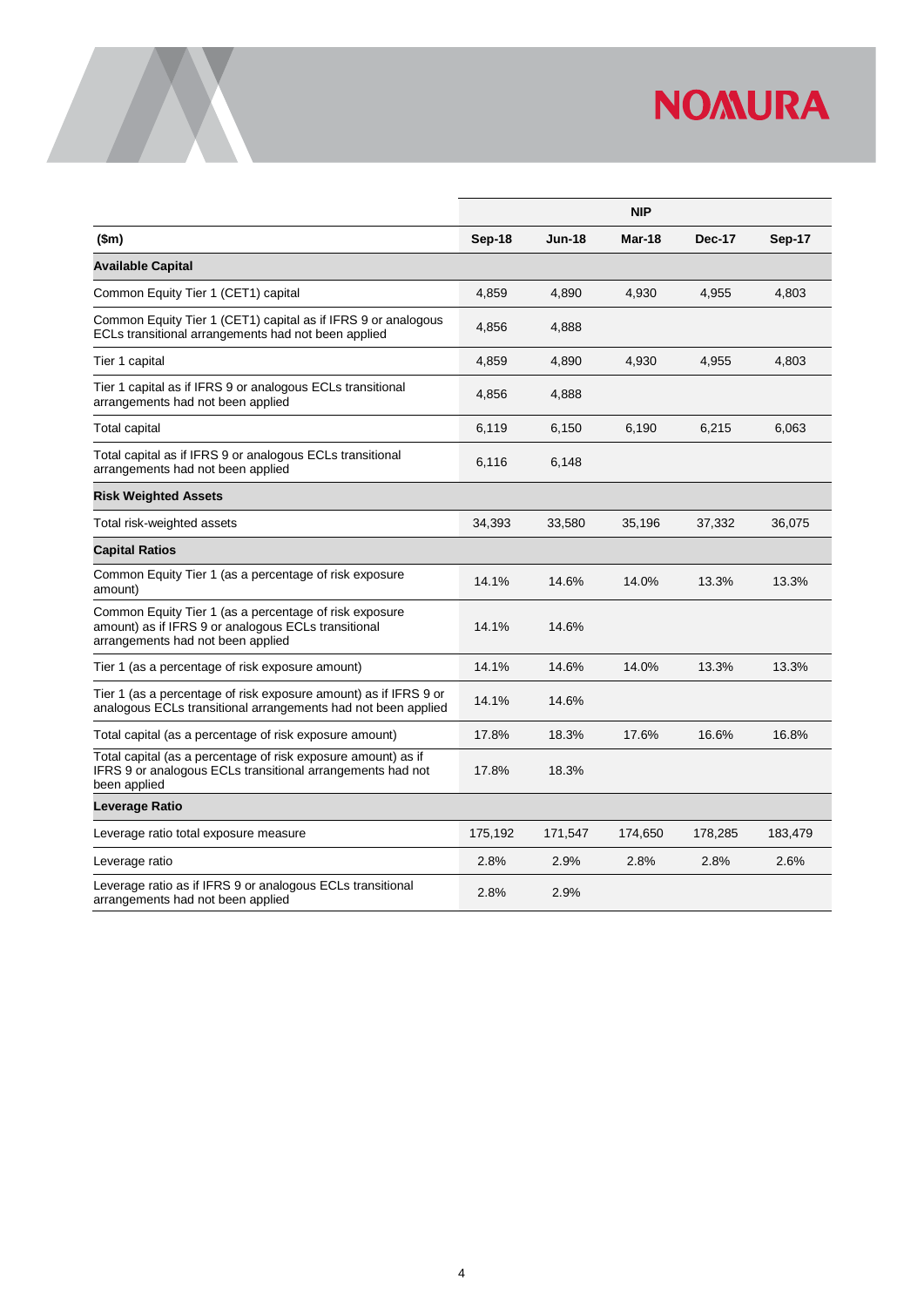## <span id="page-6-0"></span>**Capital Requirements**

#### <span id="page-6-1"></span>**Capital Requirements and Risk Weighted Exposure**

*CRR Article 438 (c), (e) and (f).*

The Group and NIP RWA and capital requirements

|                                                             |            | <b>The Group</b>                             |            | <b>NIP</b>                                   |
|-------------------------------------------------------------|------------|----------------------------------------------|------------|----------------------------------------------|
| 30 <sup>th</sup> Sep 2018<br>\$m                            | <b>RWA</b> | <b>Minimum</b><br>Requirement <sup>(1)</sup> | <b>RWA</b> | <b>Minimum</b><br>Requirement <sup>(1)</sup> |
| Total market risk capital requirement                       | 6,450      | 516                                          | 6,440      | 515                                          |
| Total counterparty risk and credit risk capital requirement | 19,899     | 1,592                                        | 19,475     | 1,558                                        |
| Total settlement risk capital requirement                   | 229        | 18                                           | 230        | 18                                           |
| Total operational risk capital requirement                  | 3,402      | 272                                          | 2,751      | 220                                          |
| Total credit valuation adjustment capital requirement       | 4,000      | 320                                          | 3.979      | 318                                          |
| Total large exposure risk capital requirement               | 1,261      | 101                                          | 1,518      | 121                                          |
| <b>Total</b>                                                | 35.241     | 2,819                                        | 34,393     | 2,750                                        |

*1. The minimum capital requirement refers to the Pillar 1 capital requirement.*

#### <span id="page-6-2"></span>**Movements in RWA over the period (Jun-18 to Sep-18)**

#### **NEHS**

Market risk RWA and capital requirements have increased following higher SVaR spot values over the period. Large exposure requirements have increased, driven by increased intra-group activity.

#### **NIP**

Movements in RWA and capital requirements are materially in line with The Group.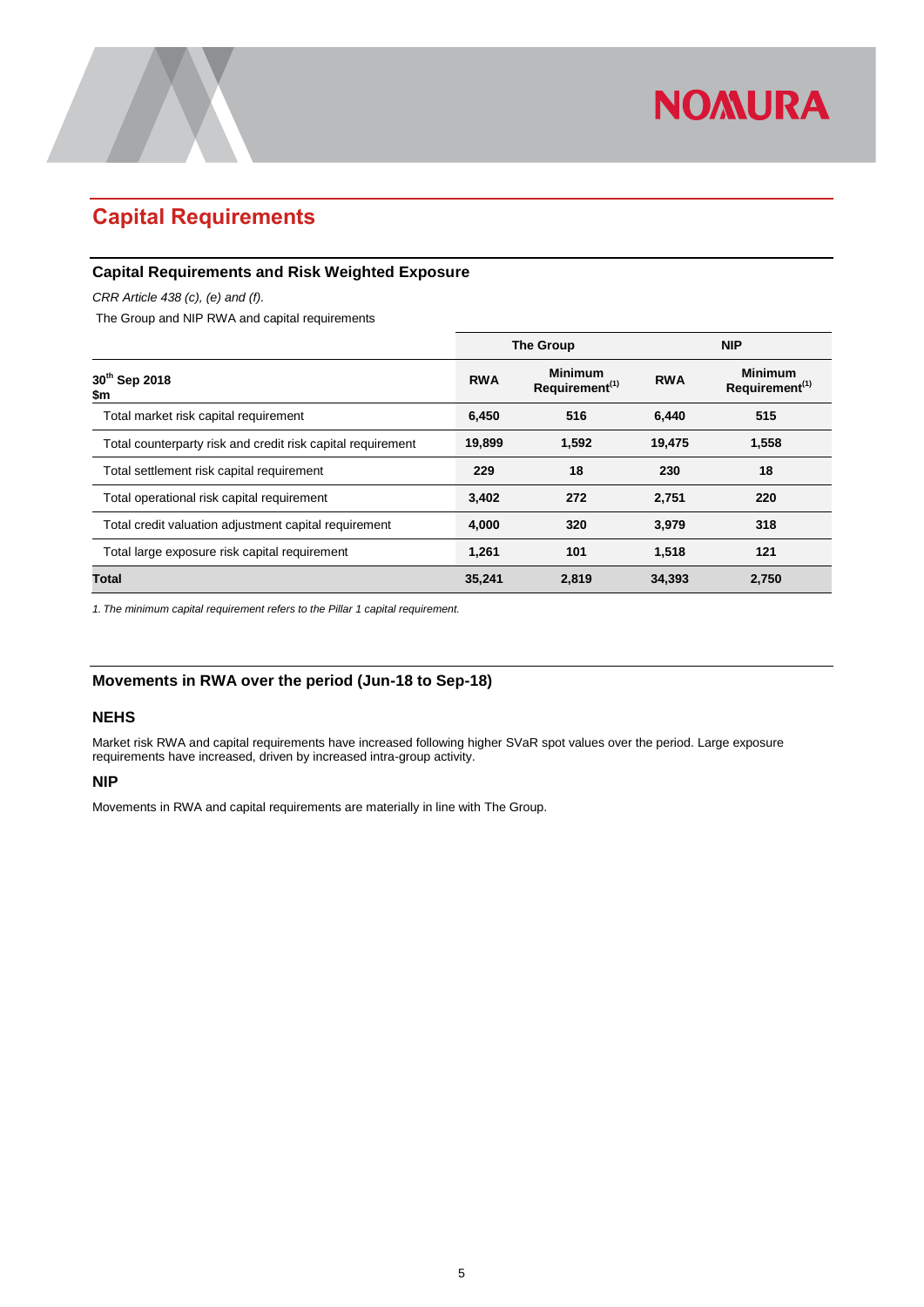## <span id="page-7-0"></span>**Capital Buffer Requirements**

#### <span id="page-7-1"></span>**Countercyclical Capital Buffer**

The Countercyclical Capital Buffer ("CCyB") has been established to create capital buffers that adjust according to market conditions. This buffer must be met with CET1 capital.

**NOMURA** 

| \$m                                   | <b>The Group</b> |
|---------------------------------------|------------------|
| Total RWA                             | 35.241           |
| Institution Specific CCyB rate        | $0.1204\%$       |
| Institution specific CCyB requirement | 42.4             |

The increase in CCyB is driven by the introduction of CCyB rate for the United Kingdom on  $27<sup>th</sup>$  June 18.

The CCyB for NIP is materially in line with The Group. A geographic distribution of own funds requirements has been included in the appendix.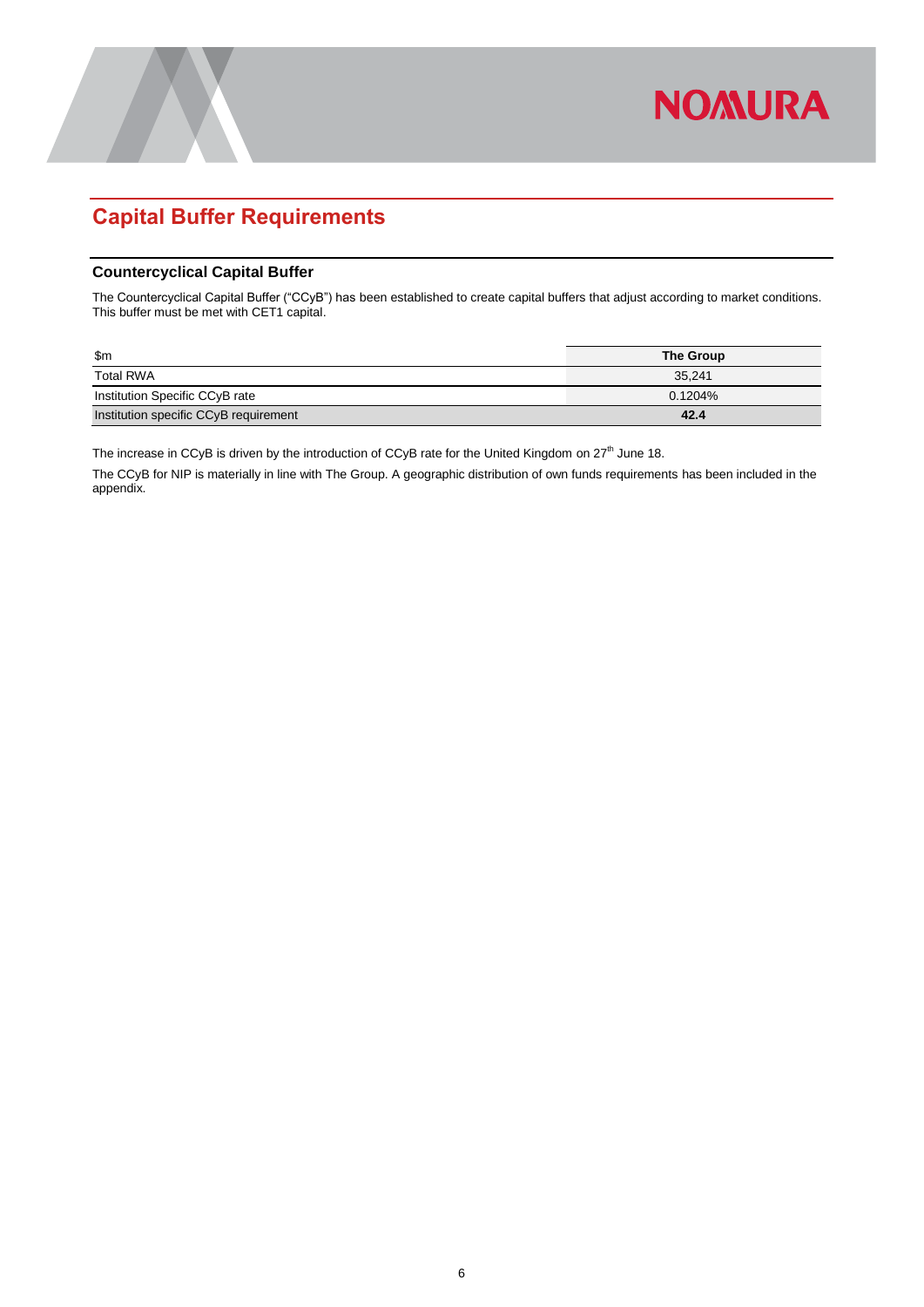### <span id="page-8-0"></span>**Counterparty Credit Risk**

#### <span id="page-8-1"></span>**CCR1: Analysis of Counterparty Credit Risk RWA by Approach**

The table provides The Group's Exposure at Default ("EAD") and Counterparty Credit Risk ("CCR") RWA by calculation methodology, with the exception of Credit Valuation Adjustment ("CVA"). CCR RWA for NIP is materially in line with The Group

| \$m\$                                         | <b>Current</b><br><b>Market Value</b> | <b>PFE</b> | <b>EEPE</b> | <b>Multiplier</b> | <b>EAD</b> | <b>RWA</b> |
|-----------------------------------------------|---------------------------------------|------------|-------------|-------------------|------------|------------|
| Mark to Market                                | 9,866                                 | 16,121     |             |                   | 10,453     | 3,823      |
| IMM (for Derivatives and SFTs)                |                                       |            | 13.329      |                   | 19.910     | 8,548      |
| Of which derivatives<br>transactions          |                                       |            | 6,068       | 1.6               | 9.479      | 6,073      |
| Of which securities financing<br>transactions |                                       |            | 7.261       | 1.6               | 10.431     | 2,475      |
| Master Netting Agreement                      |                                       |            |             |                   | 11.796     | 4,115      |
| <b>Total</b>                                  |                                       |            |             |                   | 42,159     | 16,486     |

#### <span id="page-8-2"></span>**CCR2: Credit Valuation Adjustment**

The table shows the EAD and RWA by standardised and advanced approaches.

| \$m                                                         | <b>EAD</b> | <b>RWA</b> |
|-------------------------------------------------------------|------------|------------|
| Total Portfolios Subject to the<br><b>Advanced Method</b>   | 7,050      | 2.285      |
| (i) VaR component (including the<br>3xmultiplier)           |            | 331        |
| (ii) Stressed VaR component (including<br>the 3xmultiplier) |            | 1,954      |
| All Portfolios Subject to the<br>Standardised Method        | 4.834      | 1.715      |
| Total subject to the CVA capital charge                     | 11.884     | 4.000      |

#### <span id="page-8-3"></span>**CCR7: RWA Flow Statements of CCR Exposures under IMM**

The table shows how The Group's RWA under Internal Model Method ("IMM") have changed over the quarter. NIP movements are materially in line with The Group.

|                                             | <b>The Group</b>                                                      |      |  |  |
|---------------------------------------------|-----------------------------------------------------------------------|------|--|--|
| \$m                                         | <b>Minimum</b><br><b>RWA</b><br>Requirement <sup>(1)</sup><br>amounts |      |  |  |
| RWA as at Jun-18                            | 8,653                                                                 | 692  |  |  |
| Asset size                                  | (189)                                                                 | (15) |  |  |
| Credit quality of<br>counterparties ("CQS") | (16)                                                                  | (1)  |  |  |
| Model updates                               | 100                                                                   | 8    |  |  |
| <b>RWA as at Sep-18</b>                     | 8,548                                                                 | 684  |  |  |

*1. The minimum capital requirement refers to the Pillar 1 capital requirement.*

The driver in RWA is predominantly due to in the composition of the portfolio. Over the period, the reduction in asset size is due to maturing FX trades across the portfolio.

#### <span id="page-8-4"></span>**CCR8: Exposures to Central Counterparties**

The table shows The Group's EAD to qualifying central counterparties ("QCCP")

| \$m                                                                                                 | <b>EAD</b> | <b>RWA</b> |
|-----------------------------------------------------------------------------------------------------|------------|------------|
| <b>Exposures to QCCP (total)</b>                                                                    |            | 223        |
| Exposures for trades at QCCP (excluding initial margin and default fund<br>contributions); of which | 2,227      | 44         |
| (i) OTC derivatives                                                                                 | 1.473      | 29         |
| (ii) Exchange-traded derivatives                                                                    | 403        | 8          |
| (iii) SFTs                                                                                          | 351        |            |
| (iv) Netting sets where cross-product netting has been approved                                     |            |            |
| Segregated initial margin                                                                           |            |            |
| Non-segregated initial margin                                                                       | 1,889      | 38         |
| Prefunded default fund contributions                                                                | 281        | 141        |
| Alternative calculation of own funds requirements for exposures                                     |            |            |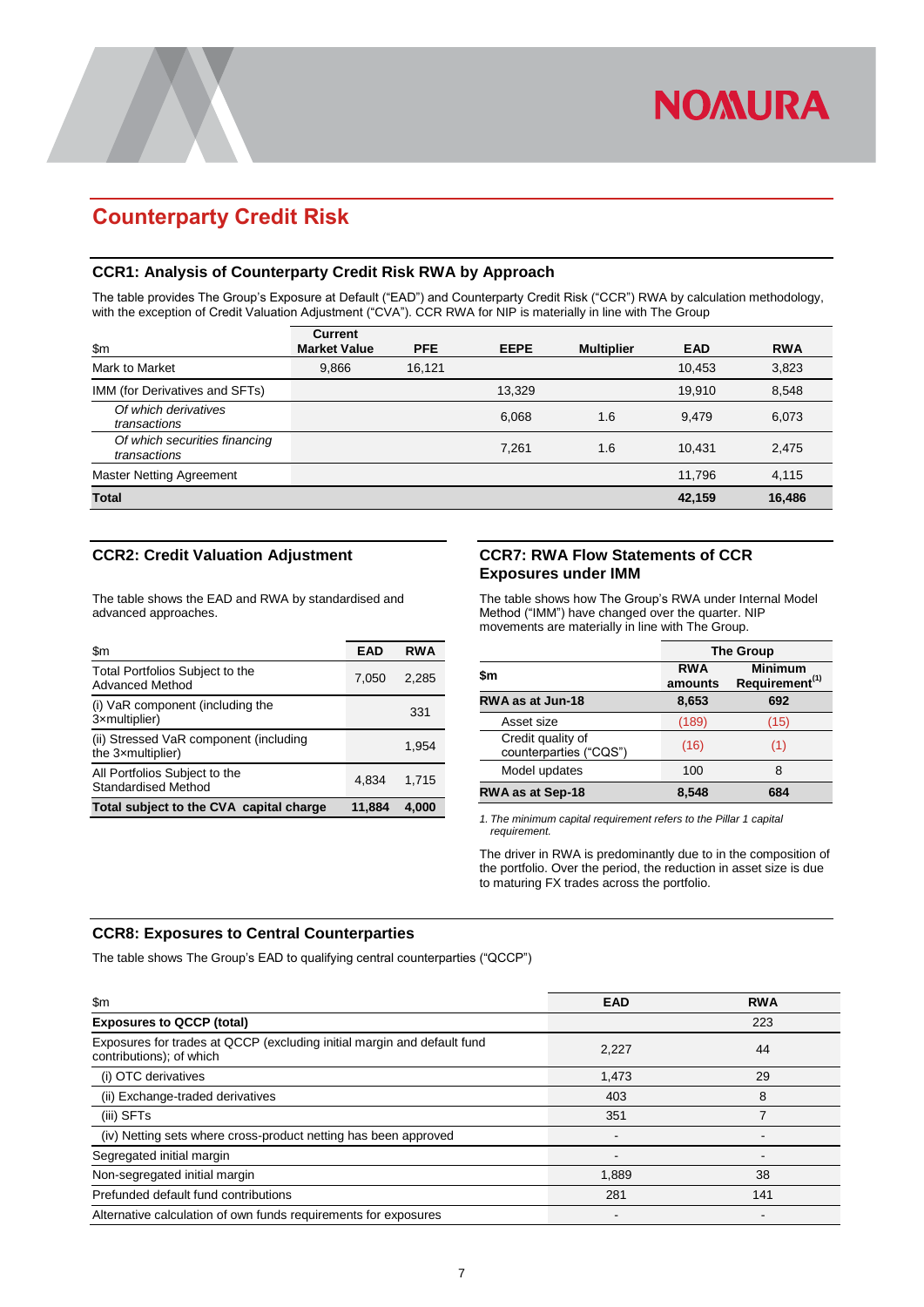### <span id="page-9-0"></span>**Credit Risk**

#### <span id="page-9-1"></span>**CR1-A: Credit Quality of Exposures by Exposure Class and Instruments**

The tables shows The Group's gross carrying value and net credit risk exposures, by counterparty type and instrument. Net values represent exposures before Credit Risk Mitigation ("CRM") and Credit Conversion Factors ("CCF").

|                                              | <b>The Group</b>         |                                     |                          |                              |                                                     |                                  |                             |
|----------------------------------------------|--------------------------|-------------------------------------|--------------------------|------------------------------|-----------------------------------------------------|----------------------------------|-----------------------------|
|                                              |                          | <b>Gross Carrying</b><br>values of: | <b>Specific</b>          | General                      |                                                     | <b>Credit Risk</b><br>Adjustment |                             |
| \$m\$                                        | <b>Defaulted</b>         | Non-<br><b>Defaulted</b>            | <b>Credit Risk</b>       | Adjustment Adjustment        | <b>Credit Risk Accumulated</b><br><b>Write-offs</b> | <b>Charges of</b><br>the Period  | <b>Net</b><br><b>Values</b> |
| <b>Central Governments or Central Banks</b>  |                          | 3,857                               | $\overline{\phantom{a}}$ | $\blacksquare$               |                                                     |                                  | 3,857                       |
| Corporates                                   |                          | 5,228                               | (1)                      | ۰                            |                                                     |                                  | 5,227                       |
| Institutions                                 |                          | 1,615                               |                          |                              |                                                     |                                  | 1,615                       |
| Multilateral Development Banks               |                          | 1                                   |                          | Ē,                           | $\blacksquare$                                      |                                  | 1                           |
| <b>Public Sector Entities</b>                | $\blacksquare$           | $\overline{2}$                      | $\blacksquare$           | $\qquad \qquad \blacksquare$ | $\blacksquare$                                      | $\blacksquare$                   | $\overline{2}$              |
| Regional Governments or Local<br>Authorities |                          | 410                                 |                          | -                            |                                                     |                                  | 410                         |
| <b>Equity Exposures</b>                      |                          | 38                                  |                          | $\qquad \qquad \blacksquare$ | $\overline{\phantom{0}}$                            |                                  | 38                          |
| Other items                                  |                          | 252                                 |                          | $\overline{\phantom{0}}$     | $\overline{\phantom{a}}$                            |                                  | 252                         |
| Total SA approach                            | $\blacksquare$           | 11,402                              | $\blacksquare$           | -                            | -                                                   | $\blacksquare$                   | 11,402                      |
| <b>Total</b>                                 | $\blacksquare$           | 11,403                              | (1)                      | $\overline{a}$               | $\overline{\phantom{0}}$                            | $\qquad \qquad \blacksquare$     | 11,402                      |
| of which: Loans                              | -                        | 3,609                               | (1)                      | $\blacksquare$               | $\blacksquare$                                      |                                  | 3,608                       |
| of which: Debt Securities                    | $\blacksquare$           | 771                                 | $\blacksquare$           | $\qquad \qquad \blacksquare$ | $\overline{\phantom{0}}$                            | $\blacksquare$                   | 771                         |
| of which: Off-balance sheet exposures        | $\overline{\phantom{a}}$ | 3,120                               | $\overline{\phantom{a}}$ | $\qquad \qquad \blacksquare$ | $\overline{\phantom{0}}$                            |                                  | 3,120                       |

|                                              | <b>NIP</b>       |                                     |                    |                              |                                                     |                                  |                             |  |  |
|----------------------------------------------|------------------|-------------------------------------|--------------------|------------------------------|-----------------------------------------------------|----------------------------------|-----------------------------|--|--|
|                                              |                  | <b>Gross Carrying</b><br>values of: | <b>Specific</b>    | General                      |                                                     | <b>Credit Risk</b><br>Adjustment |                             |  |  |
| $\mathsf{Sm}$                                | <b>Defaulted</b> | Non-<br><b>Defaulted</b>            | <b>Credit Risk</b> | Adjustment Adjustment        | <b>Credit Risk Accumulated</b><br><b>Write-offs</b> | <b>Charges of</b><br>the Period  | <b>Net</b><br><b>Values</b> |  |  |
| <b>Central Governments or Central Banks</b>  | ٠                | 2,957                               | ٠                  | $\overline{\phantom{0}}$     |                                                     |                                  | 2,957                       |  |  |
| Corporates                                   | ۰                | 3,665                               | (1)                | $\overline{\phantom{0}}$     | $\overline{\phantom{a}}$                            |                                  | 3,664                       |  |  |
| Institutions                                 |                  | 745                                 |                    | $\qquad \qquad \blacksquare$ | -                                                   |                                  | 745                         |  |  |
| Multilateral Development Banks               | ٠                | 1                                   |                    | $\blacksquare$               | $\overline{\phantom{0}}$                            |                                  | 1                           |  |  |
| <b>Public Sector Entities</b>                |                  | 2                                   |                    | $\blacksquare$               | $\overline{\phantom{a}}$                            |                                  | 2                           |  |  |
| Regional Governments or Local<br>Authorities |                  | 44                                  |                    |                              |                                                     |                                  | 44                          |  |  |
| <b>Equity Exposures</b>                      |                  | 38                                  |                    | $\blacksquare$               | $\overline{\phantom{a}}$                            |                                  | 38                          |  |  |
| Other items                                  | ۰                | 242                                 | ٠                  | $\blacksquare$               | $\overline{\phantom{a}}$                            |                                  | 242                         |  |  |
| Total SA approach                            | -                | 7,693                               | ٠                  | $\blacksquare$               | -                                                   | $\blacksquare$                   | 7,693                       |  |  |
| <b>Total</b>                                 | -                | 7,694                               | (1)                |                              | -                                                   | -                                | 7,693                       |  |  |
| of which: Loans                              | ۰                | 2,056                               | (1)                | $\overline{\phantom{a}}$     | $\overline{\phantom{a}}$                            |                                  | 2,055                       |  |  |
| of which: Debt Securities                    | Ĭ.               | 8                                   | ٠                  | $\blacksquare$               | $\overline{\phantom{a}}$                            |                                  | 8                           |  |  |
| of which: Off-balance sheet exposures        |                  | 1,713                               |                    | $\overline{\phantom{0}}$     |                                                     |                                  | 1,713                       |  |  |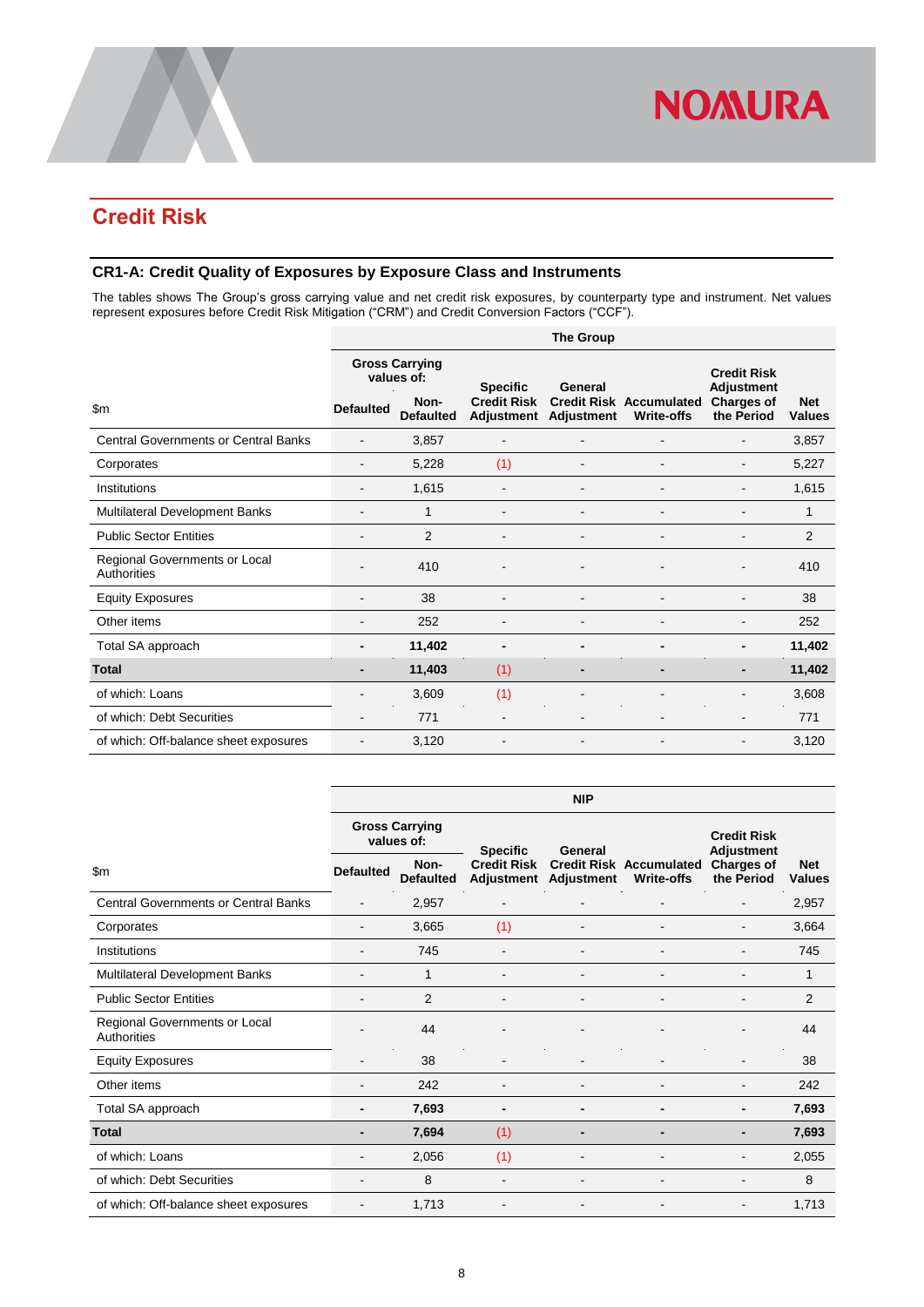

#### <span id="page-10-0"></span>**CR1-B: Credit Quality of Exposures by Industry and Counterparty Type**

The tables show the gross carrying value and net credit risk exposure by industry of The Group and NIP. Net values represent exposures before CRM and CCF.

|                                                               | <b>The Group</b>                    |                          |                                  |                                  |                                  |                                         |                             |  |
|---------------------------------------------------------------|-------------------------------------|--------------------------|----------------------------------|----------------------------------|----------------------------------|-----------------------------------------|-----------------------------|--|
|                                                               | <b>Gross Carrying values</b><br>of: |                          | <b>Specific</b>                  | General                          |                                  | <b>Credit Risk</b><br><b>Adjustment</b> |                             |  |
| $\mathsf{Sm}$                                                 | <b>Defaulted</b>                    | Non-<br><b>Defaulted</b> | <b>Credit Risk</b><br>Adjustment | <b>Credit Risk</b><br>Adjustment | Accumulated<br><b>Write-offs</b> | <b>Charges of</b><br>the Period         | <b>Net</b><br><b>Values</b> |  |
| <b>Financial and Insurance Activities</b>                     | $\overline{\phantom{a}}$            | 8,058                    | $\blacksquare$                   | $\overline{\phantom{a}}$         | $\overline{\phantom{a}}$         | $\overline{\phantom{a}}$                | 8,058                       |  |
| <b>Public Administration and Defense</b>                      |                                     | 919                      | $\overline{\phantom{0}}$         |                                  | ۰                                | $\qquad \qquad \blacksquare$            | 919                         |  |
| Manufacturing                                                 |                                     | 828                      | (1)                              | <b>.</b>                         | $\overline{\phantom{a}}$         | $\qquad \qquad \blacksquare$            | 827                         |  |
| Information and Communication                                 | $\overline{\phantom{a}}$            | 275                      | $\overline{\phantom{a}}$         | $\overline{\phantom{a}}$         | ۰                                | $\overline{\phantom{a}}$                | 275                         |  |
| Electricity, Gas, Steam and Air<br><b>Conditioning Supply</b> |                                     | 211                      | $\overline{\phantom{0}}$         | $\blacksquare$                   | $\overline{\phantom{a}}$         | $\overline{\phantom{a}}$                | 211                         |  |
| <b>Others</b>                                                 | $\blacksquare$                      | 1,112                    | $\blacksquare$                   | $\blacksquare$                   | $\overline{\phantom{a}}$         | $\overline{\phantom{a}}$                | 1,112                       |  |
| <b>Total</b>                                                  |                                     | 11,403                   | (1)                              | $\overline{a}$                   | $\blacksquare$                   | ٠                                       | 11,402                      |  |

|                                                                         |                  |                                     |                                  | <b>NIP</b>                       |                                  |                                         |                             |
|-------------------------------------------------------------------------|------------------|-------------------------------------|----------------------------------|----------------------------------|----------------------------------|-----------------------------------------|-----------------------------|
|                                                                         |                  | <b>Gross Carrying values</b><br>of: | <b>Specific</b>                  | General                          |                                  | <b>Credit Risk</b><br><b>Adjustment</b> |                             |
| \$m                                                                     | <b>Defaulted</b> | Non-<br><b>Defaulted</b>            | <b>Credit Risk</b><br>Adjustment | <b>Credit Risk</b><br>Adjustment | Accumulated<br><b>Write-offs</b> | <b>Charges of</b><br>the Period         | <b>Net</b><br><b>Values</b> |
| <b>Financial and Insurance Activities</b>                               |                  | 5,862                               |                                  |                                  |                                  |                                         | 5,862                       |
| Manufacturing                                                           |                  | 449                                 | (1)                              |                                  |                                  |                                         | 448                         |
| Information and Communication                                           |                  | 253                                 |                                  |                                  |                                  | $\overline{\phantom{a}}$                | 253                         |
| Arts, entertainment and recreation                                      |                  | 168                                 | $\overline{\phantom{a}}$         | $\overline{\phantom{a}}$         | $\blacksquare$                   | ٠                                       | 168                         |
| Public Administration and Defense,<br><b>Compulsory Social Security</b> |                  | 156                                 | $\qquad \qquad \blacksquare$     | $\overline{\phantom{a}}$         | ۰                                |                                         | 156                         |
| <b>Others</b>                                                           |                  | 806                                 |                                  |                                  |                                  |                                         | 806                         |
| <b>Total</b>                                                            |                  | 7,694                               | (1)                              |                                  |                                  | $\blacksquare$                          | 7,693                       |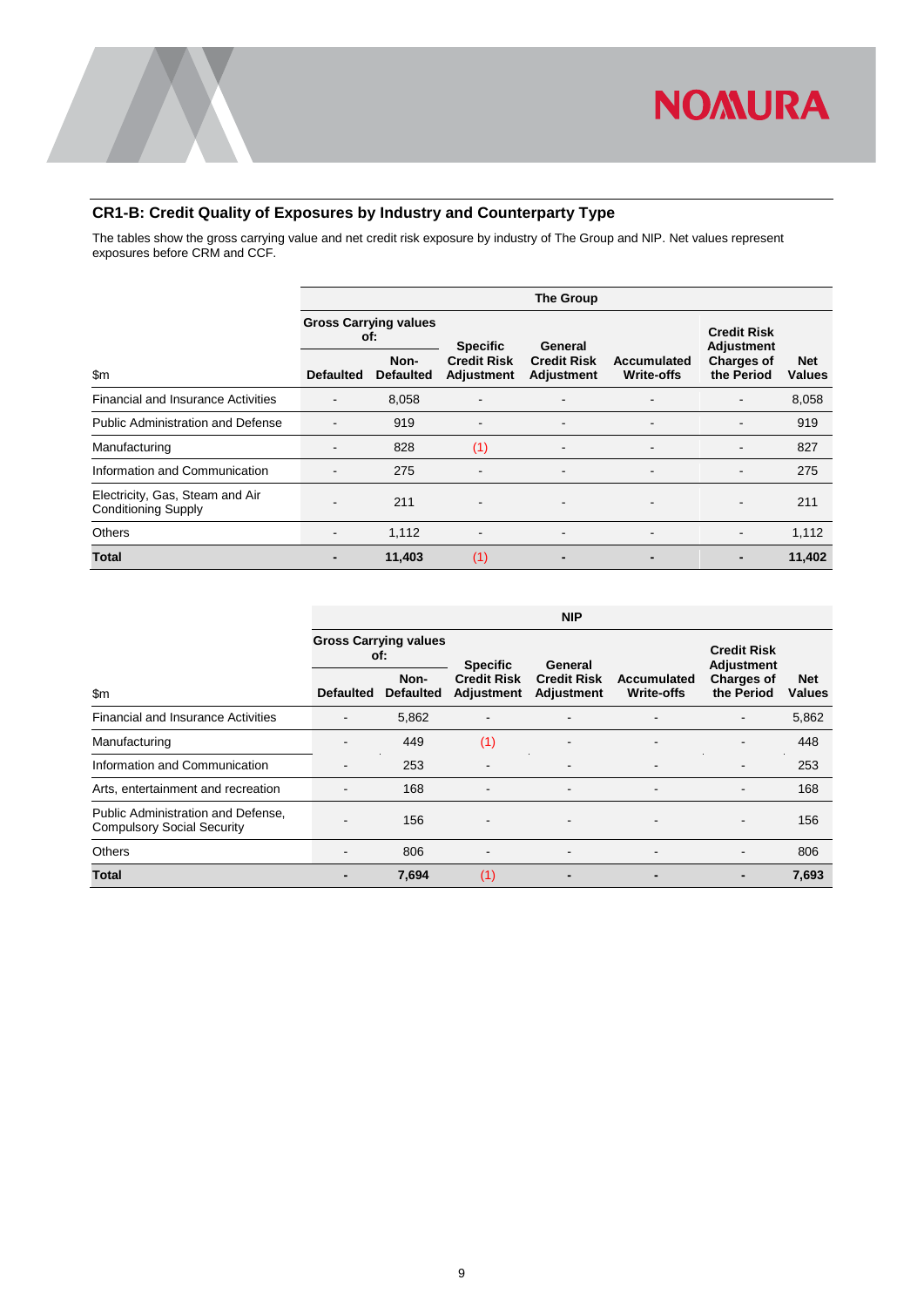

#### <span id="page-11-0"></span>**CR1-C: Credit Quality of Exposures by Region and Country**

The tables show The Group's and NIP's gross carrying value and net credit risk exposure by region and country. Net values represent exposures before CRM and CCF.

|                               | <b>The Group</b>         |                                  |                                                            |                                                    |                                         |                                                      |                   |
|-------------------------------|--------------------------|----------------------------------|------------------------------------------------------------|----------------------------------------------------|-----------------------------------------|------------------------------------------------------|-------------------|
|                               |                          | <b>Gross Carrying values of:</b> |                                                            |                                                    |                                         | <b>Credit Risk</b>                                   |                   |
| \$m                           | <b>Defaulted</b>         | Non-<br><b>Defaulted</b>         | <b>Specific</b><br><b>Credit Risk</b><br><b>Adjustment</b> | <b>General</b><br><b>Credit Risk</b><br>Adjustment | <b>Accumulated</b><br><b>Write-offs</b> | <b>Adjustment</b><br><b>Charges of</b><br>the Period | <b>Net Values</b> |
| <b>EMEA</b>                   | $\blacksquare$           | 8,492                            | (1)                                                        |                                                    | -                                       | $\blacksquare$                                       | 8,491             |
| United Kingdom                | L.                       | 4,889                            | $\blacksquare$                                             | $\overline{a}$                                     | L,                                      | ÷.                                                   | 4,889             |
| France                        | L.                       | 990                              | $\overline{a}$                                             | L,                                                 | L,                                      | $\blacksquare$                                       | 990               |
| Luxembourg                    | $\blacksquare$           | 719                              | $\overline{a}$                                             | $\overline{a}$                                     | $\overline{a}$                          | $\blacksquare$                                       | 719               |
| Switzerland                   | $\blacksquare$           | 296                              | $\blacksquare$                                             | $\blacksquare$                                     | $\overline{a}$                          | $\blacksquare$                                       | 296               |
| Spain                         |                          | 287                              | ٠                                                          | ٠                                                  | ÷                                       | $\overline{\phantom{a}}$                             | 287               |
| <b>United Arab Emirates</b>   | $\overline{a}$           | 261                              | $\blacksquare$                                             | $\blacksquare$                                     | $\blacksquare$                          | $\blacksquare$                                       | 261               |
| Netherlands                   | $\blacksquare$           | 236                              | $\overline{a}$                                             | $\blacksquare$                                     | $\overline{a}$                          | $\blacksquare$                                       | 236               |
| Belgium                       | $\overline{\phantom{a}}$ | 171                              | $\blacksquare$                                             | $\qquad \qquad \blacksquare$                       | $\overline{a}$                          | $\overline{\phantom{a}}$                             | 171               |
| Italy                         | $\overline{a}$           | 129                              | $\overline{a}$                                             | $\overline{\phantom{a}}$                           | $\overline{a}$                          | $\blacksquare$                                       | 129               |
| <b>Other Countries</b>        | $\blacksquare$           | 514                              | (1)                                                        | $\blacksquare$                                     | $\blacksquare$                          | $\blacksquare$                                       | 513               |
| <b>Americas</b>               | $\overline{\phantom{0}}$ | 1,336                            | $\overline{\phantom{0}}$                                   | $\overline{\phantom{0}}$                           | -                                       | $\blacksquare$                                       | 1,336             |
| <b>United States</b>          | $\overline{a}$           | 973                              | $\blacksquare$                                             | L,                                                 | L,                                      | $\blacksquare$                                       | 973               |
| <b>British Virgin Islands</b> | $\overline{a}$           | 171                              | $\overline{a}$                                             | $\overline{\phantom{a}}$                           | $\overline{a}$                          | $\overline{a}$                                       | 171               |
| Canada                        | $\overline{a}$           | 112                              | $\overline{a}$                                             | $\overline{a}$                                     | $\overline{a}$                          | $\blacksquare$                                       | 112               |
| Cayman Islands                |                          | 56                               | ۰                                                          |                                                    |                                         |                                                      | 56                |
| <b>Other Countries</b>        | $\blacksquare$           | 24                               | $\blacksquare$                                             | $\overline{a}$                                     | $\overline{a}$                          | $\blacksquare$                                       | 24                |
| Asia                          | $\overline{\phantom{a}}$ | 1,575                            | $\blacksquare$                                             | $\overline{\phantom{0}}$                           | -                                       | $\overline{a}$                                       | 1,575             |
| Japan                         | $\overline{a}$           | 1,376                            | $\overline{a}$                                             | $\overline{\phantom{a}}$                           | $\overline{a}$                          | $\blacksquare$                                       | 1,376             |
| India                         | L.                       | 41                               | $\overline{a}$                                             | $\overline{a}$                                     | $\overline{a}$                          | $\qquad \qquad \blacksquare$                         | 41                |
| Australia                     | $\blacksquare$           | 38                               | $\blacksquare$                                             | $\qquad \qquad \blacksquare$                       | $\blacksquare$                          | $\blacksquare$                                       | 38                |
| Singapore                     | $\blacksquare$           | 34                               | $\blacksquare$                                             | $\blacksquare$                                     | $\overline{a}$                          | $\blacksquare$                                       | 34                |
| <b>Other Countries</b>        | $\overline{a}$           | 86                               | $\blacksquare$                                             | $\blacksquare$                                     | $\overline{a}$                          | $\blacksquare$                                       | 86                |
| <b>Total</b>                  | $\blacksquare$           | 11,403                           | (1)                                                        | $\overline{\phantom{0}}$                           | -                                       | $\blacksquare$                                       | 11,402            |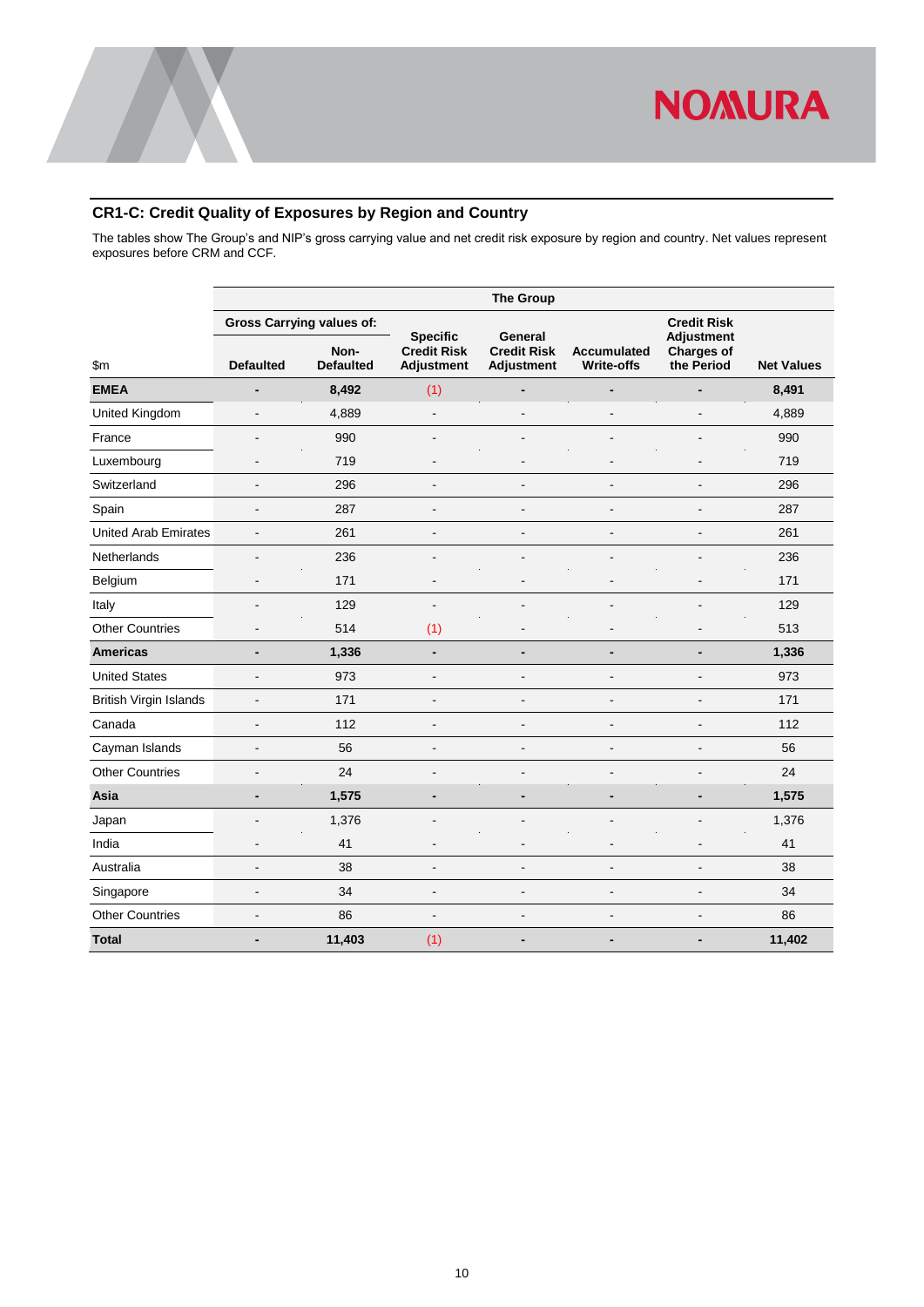|                               | <b>NIP</b>               |                                  |                                                     |                                                    |                                         |                                               |                   |  |  |
|-------------------------------|--------------------------|----------------------------------|-----------------------------------------------------|----------------------------------------------------|-----------------------------------------|-----------------------------------------------|-------------------|--|--|
|                               |                          | <b>Gross Carrying values of:</b> |                                                     |                                                    |                                         | <b>Credit Risk</b>                            |                   |  |  |
| \$m\$                         | <b>Defaulted</b>         | Non-<br><b>Defaulted</b>         | <b>Specific</b><br><b>Credit Risk</b><br>Adjustment | General<br><b>Credit Risk</b><br><b>Adjustment</b> | <b>Accumulated</b><br><b>Write-offs</b> | Adjustment<br><b>Charges of</b><br>the Period | <b>Net Values</b> |  |  |
| <b>EMEA</b>                   | $\blacksquare$           | 6,230                            | (1)                                                 | $\overline{\phantom{0}}$                           | -                                       | $\blacksquare$                                | 6,229             |  |  |
| United Kingdom                | $\overline{\phantom{0}}$ | 4,719                            | $\overline{a}$                                      | $\overline{a}$                                     | $\blacksquare$                          | $\overline{a}$                                | 4,719             |  |  |
| Spain                         | L.                       | 287                              | $\overline{a}$                                      | $\overline{a}$                                     | $\overline{a}$                          | $\overline{a}$                                | 287               |  |  |
| <b>United Arab Emirates</b>   | L.                       | 225                              | L,                                                  | $\overline{a}$                                     | $\overline{a}$                          | $\blacksquare$                                | 225               |  |  |
| Luxembourg                    | $\frac{1}{2}$            | 169                              | L,                                                  | $\overline{a}$                                     | $\overline{a}$                          | $\blacksquare$                                | 169               |  |  |
| Netherlands                   | $\overline{a}$           | 166                              | $\overline{a}$                                      | $\overline{a}$                                     | $\overline{a}$                          | $\blacksquare$                                | 166               |  |  |
| Italy                         | $\blacksquare$           | 118                              | L,                                                  | $\blacksquare$                                     | L,                                      | $\blacksquare$                                | 118               |  |  |
| <b>Other Countries</b>        | L.                       | 546                              | (1)                                                 | $\overline{a}$                                     | L.                                      | $\blacksquare$                                | 545               |  |  |
| <b>Americas</b>               |                          | 813                              | $\overline{\phantom{a}}$                            | $\overline{\phantom{0}}$                           | $\blacksquare$                          | $\blacksquare$                                | 813               |  |  |
| <b>United States</b>          | -                        | 470                              | $\overline{a}$                                      |                                                    |                                         |                                               | 470               |  |  |
| <b>British Virgin Islands</b> | -                        | 171                              | Ē,                                                  | $\blacksquare$                                     | Ē,                                      |                                               | 171               |  |  |
| Canada                        | -                        | 106                              | $\overline{a}$                                      |                                                    | L                                       |                                               | 106               |  |  |
| Cayman Islands                | $\blacksquare$           | 42                               | $\overline{a}$                                      | $\blacksquare$                                     | $\overline{a}$                          |                                               | 42                |  |  |
| <b>Other Countries</b>        | ä,                       | 24                               | $\blacksquare$                                      |                                                    | L                                       |                                               | 24                |  |  |
| Asia                          |                          | 651                              |                                                     | $\blacksquare$                                     |                                         | $\blacksquare$                                | 651               |  |  |
| Japan                         | ۷                        | 457                              | $\overline{a}$                                      |                                                    | L,                                      |                                               | 457               |  |  |
| India                         | L.                       | 41                               | L,                                                  | $\overline{a}$                                     | L,                                      | $\overline{a}$                                | 41                |  |  |
| Australia                     | $\overline{a}$           | 38                               | L,                                                  |                                                    | -                                       | $\overline{a}$                                | 38                |  |  |
| Singapore                     | L.                       | 34                               | L,                                                  | $\overline{a}$                                     | L,                                      | $\blacksquare$                                | 34                |  |  |
| <b>Other Countries</b>        | $\overline{a}$           | 81                               | $\overline{a}$                                      | $\overline{a}$                                     | L,                                      | $\blacksquare$                                | 81                |  |  |
| <b>Total</b>                  | $\blacksquare$           | 7,694                            | (1)                                                 | $\blacksquare$                                     | -                                       | $\blacksquare$                                | 7,693             |  |  |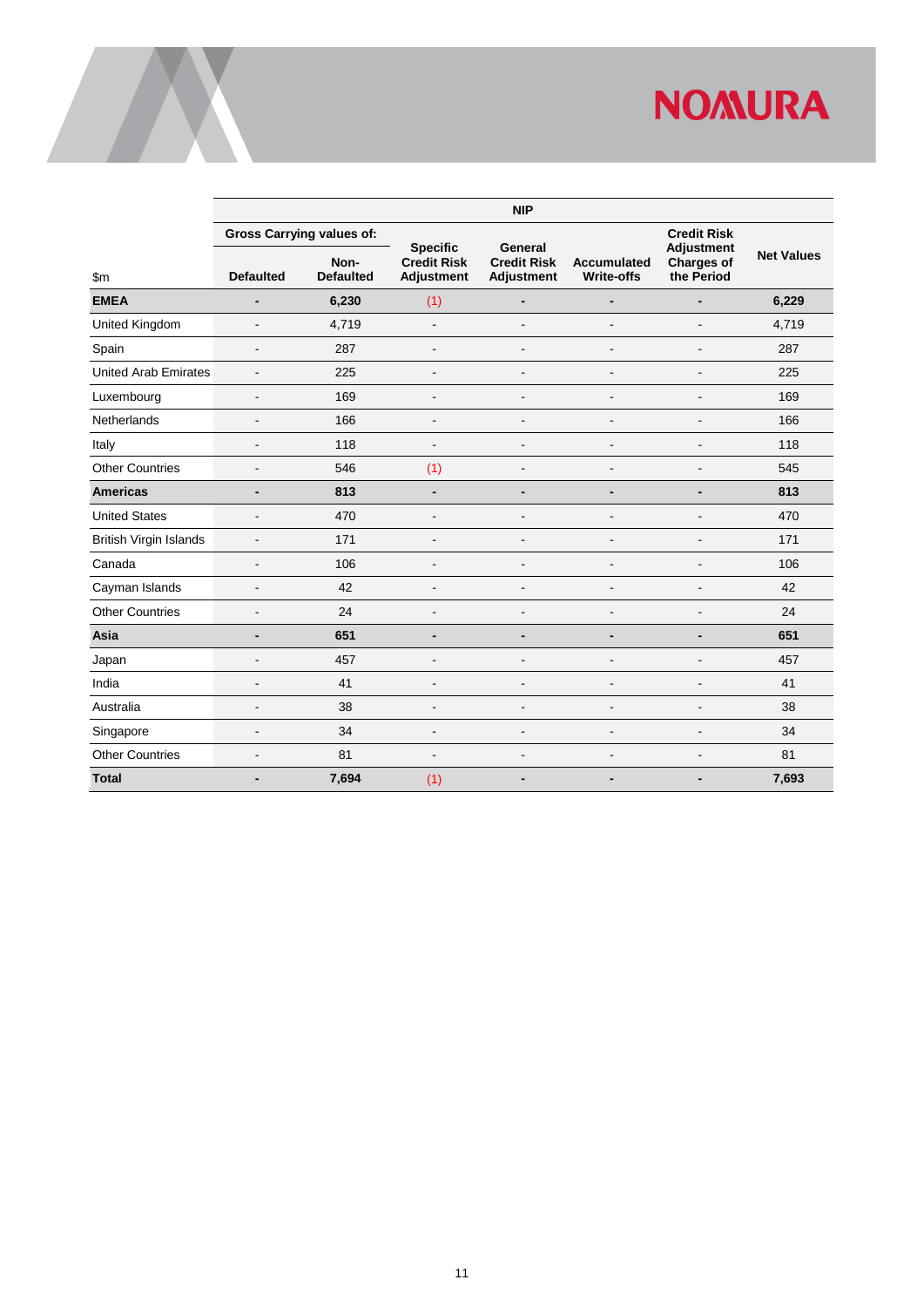### <span id="page-13-0"></span>**Market Risk**

#### <span id="page-13-1"></span>**MR1: Market Risk under the Standardised Approach**

The table shows a breakdown of RWA and capital requirements for market risk calculated under the standardised approach.

|                                           |                              | <b>The Group</b>                       | <b>NIP</b>                   |                                |  |
|-------------------------------------------|------------------------------|----------------------------------------|------------------------------|--------------------------------|--|
| $\mathsf{Sm}$                             | <b>RWA</b>                   | Capital<br>Requirements <sup>(1)</sup> | <b>RWA</b>                   | Capital<br><b>Requirements</b> |  |
| <b>Outright products</b>                  |                              |                                        |                              |                                |  |
| Interest rate risk (general and specific) | 1,099                        | 89                                     | 1,099                        | 89                             |  |
| Equity risk (general and specific)        | 131                          | 10                                     | 131                          | 10                             |  |
| Foreign exchange risk                     | 568                          | 45                                     | 563                          | 45                             |  |
| Commodity risk                            | ٠                            |                                        | $\overline{\phantom{a}}$     |                                |  |
| <b>Options</b>                            |                              |                                        |                              |                                |  |
| Simplified approach                       | $\qquad \qquad \blacksquare$ | $\overline{\phantom{a}}$               | $\qquad \qquad \blacksquare$ | -                              |  |
| Delta-plus method                         |                              | $\Omega$                               |                              | $\Omega$                       |  |
| Scenario approach                         | -                            |                                        | $\qquad \qquad \blacksquare$ | -                              |  |
| Securitisation (specific risk)            |                              |                                        | $\blacksquare$               |                                |  |
| <b>Total</b>                              | 1,799                        | 144                                    | 1,794                        | 144                            |  |

<span id="page-13-2"></span>*1. Pillar 1 capital requirement*

#### **MR2-A: Market Risk under the Internal Model Approach**

The table shows a breakdown of RWA and capital requirements for under the Internal Model Approach ("IMA").

|                                           | <b>The Group</b> |                                        |                | <b>NIP</b>                             |
|-------------------------------------------|------------------|----------------------------------------|----------------|----------------------------------------|
| \$m\$                                     | <b>RWA</b>       | Capital<br>Requirements <sup>(2)</sup> | <b>RWA</b>     | Capital<br>Requirements <sup>(2)</sup> |
| VaR (10 day 99%)                          |                  |                                        |                |                                        |
| Period end                                | 326              | 26                                     | 325            | 26                                     |
| 60 Day Average Multiplied by 3            | 1,010            | 81                                     | 1,009          | 81                                     |
| Higher value <sup>1</sup>                 | 1,010            | 81                                     | 1,009          | 81                                     |
| Stressed VaR (10 day 99%)                 |                  |                                        |                |                                        |
| Period end                                | 759              | 61                                     | 757            | 61                                     |
| 60 Day Average Multiplied by 3            | 2,229            | 178                                    | 2,225          | 178                                    |
| Higher value <sup>1</sup>                 | 2,229            | 178                                    | 2,225          | 178                                    |
| Incremental Risk Charge (99.9%)           |                  |                                        |                |                                        |
| Period end                                | 509              | 41                                     | 509            | 41                                     |
| 60 Day Average                            | 498              | 40                                     | 498            | 40                                     |
| Higher value <sup>1</sup>                 | 509              | 41                                     | 509            | 41                                     |
| Comprehensive Risk capital charge (99.9%) |                  |                                        |                |                                        |
| Period end                                |                  | $\blacksquare$                         | $\overline{a}$ | -                                      |
| 60 Day Average                            |                  |                                        |                |                                        |
| Higher value <sup>1</sup>                 | $\blacksquare$   | $\blacksquare$                         | $\blacksquare$ | $\blacksquare$                         |
| <b>Risk Not In VaR</b>                    | 89               | 7                                      | 89             | 7                                      |
| <b>Stressed Risk Not In VaR</b>           | 814              | 65                                     | 814            | 65                                     |
| <b>Total</b>                              | 4,651            | 372                                    | 4,646          | 372                                    |

*1. The Group Capital Requirement is calculated by aggregating the requirements for the individual entities*

*2. Pillar 1 capital requirement*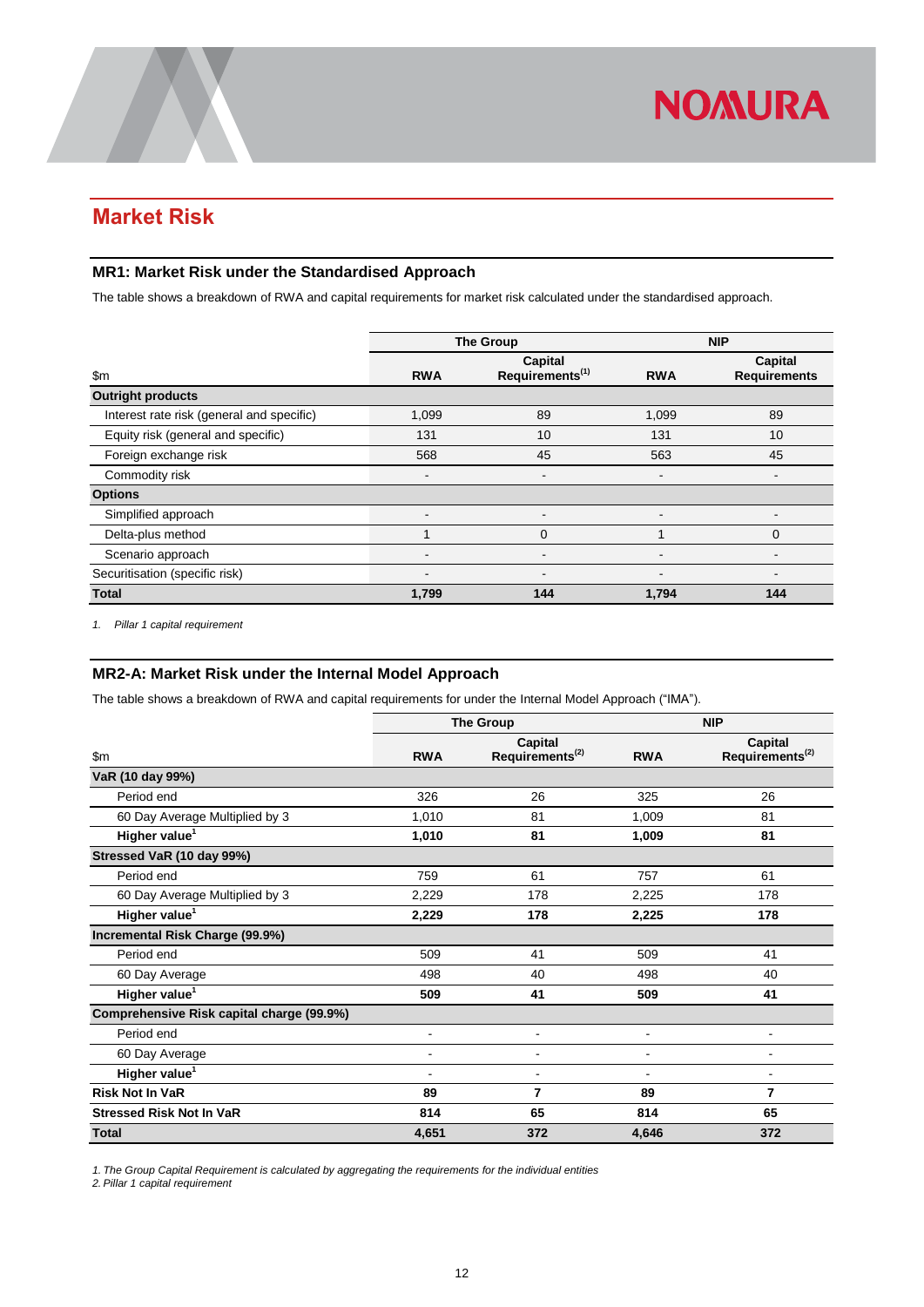

#### <span id="page-14-0"></span>**MR2-B: Model RWA Flow Statements**

The table shows a breakdown of the changes in IMA market risk RWA between July 2018 and September 2018. NIP movements are materially in line with The Group.

|                         |            | <b>The Group</b> |                |                          |                  |                                              |  |
|-------------------------|------------|------------------|----------------|--------------------------|------------------|----------------------------------------------|--|
| \$m                     | <b>VaR</b> | <b>SVaR</b>      | <b>IRC</b>     | Other                    | <b>Total RWA</b> | <b>Minimum</b><br>Requirement <sup>(1)</sup> |  |
| RWA as at Jun-18        | 1.031      | 1.849            | 515            | 993                      | 4.388            | 351                                          |  |
| Movement in Risk Levels | 78         | 380              | (6)            | (90)                     | 362              | 29                                           |  |
| Model Updates/Changes   | (99)       |                  | $\blacksquare$ | $\overline{\phantom{0}}$ | (99)             | (8)                                          |  |
| RWA as at Sep-18        | 1.010      | 2,229            | 509            | 903                      | 4.651            | 372                                          |  |

<span id="page-14-1"></span>*1. The minimum capital requirement refers to the Pillar 1 capital requirement.*

#### **MR3: Review of Market Risk Regulatory Measures**

The table shows the internal model regulatory measures used for capital calculations.

| \$m                                       | <b>The Group</b>         | <b>NIP</b>               |
|-------------------------------------------|--------------------------|--------------------------|
| VaR (10 day 99%) -                        |                          |                          |
| Maximum value                             | 34                       | 34                       |
| Average value                             | 27                       | 27                       |
| Minimum value                             | 21                       | 21                       |
| Period end                                | 26                       | 26                       |
| SVaR (10 day 99%)                         |                          |                          |
| Maximum value                             | 73                       | 73                       |
| Average value                             | 54                       | 54                       |
| Minimum value                             | 37                       | 37                       |
| Period end                                | 61                       | 61                       |
| IRC (99.9%)                               |                          |                          |
| Maximum value                             | 44                       | 44                       |
| Average value                             | 40                       | 40                       |
| Minimum value                             | 35                       | 35                       |
| Period end                                | 41                       | 41                       |
| Comprehensive Risk capital charge (99.9%) |                          |                          |
| Maximum value                             | $\overline{\phantom{0}}$ | ۰                        |
| Average value                             | $\blacksquare$           | ۰                        |
| Minimum value                             | ۰                        | $\overline{\phantom{a}}$ |
| Period end                                | $\overline{\phantom{a}}$ | $\blacksquare$           |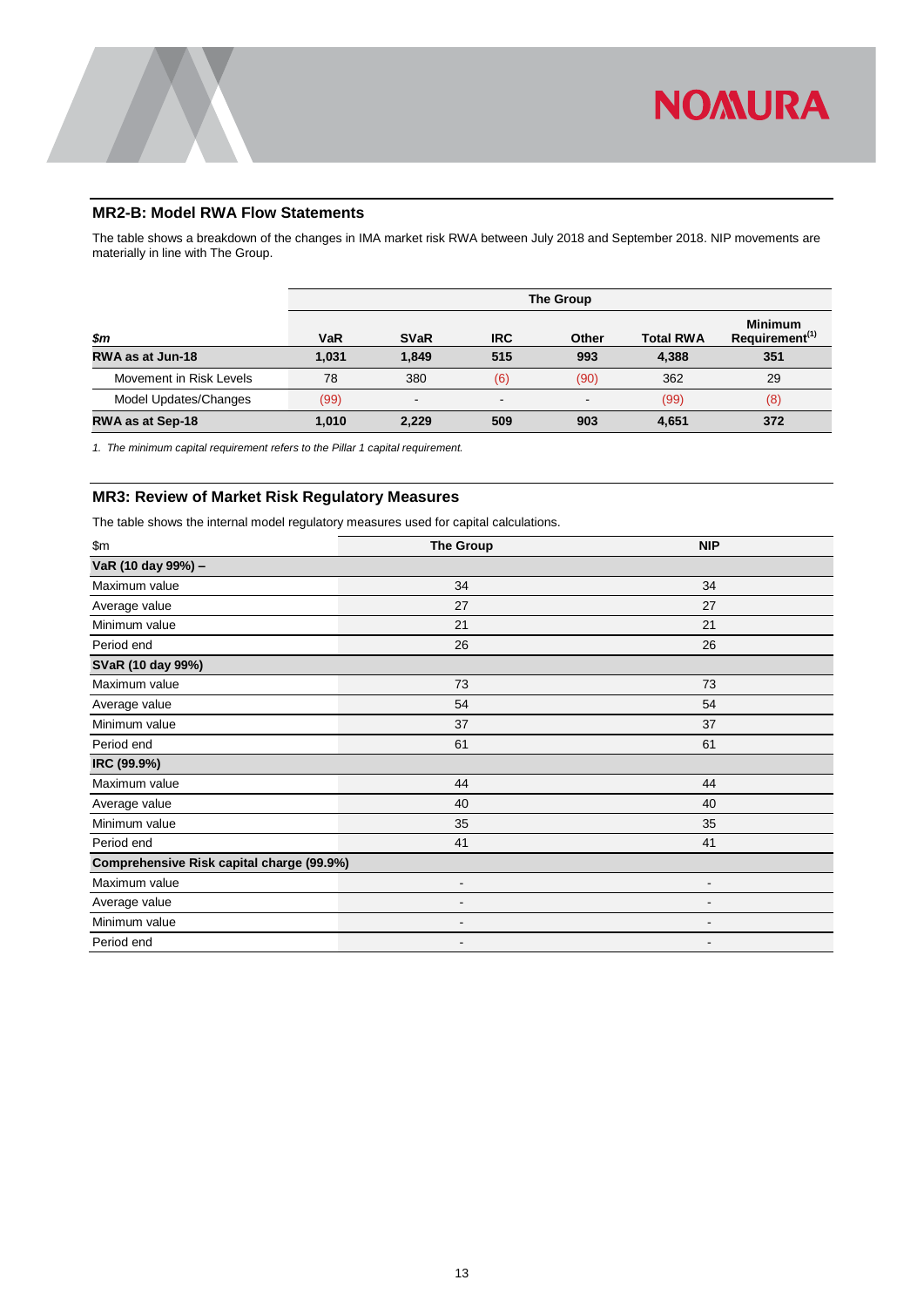

#### **MR4: Comparison of VaR Estimates with Hypothetical Gains / Losses for NIP**

The chart below provides a comparison of VaR to the hypothetical profit and loss on a daily basis over the twelve months ended September 30, 2018 for NIP's PRA approved internal model approach*.* 

<span id="page-15-0"></span>

Hypothetical P&L - 1-day 99% VaR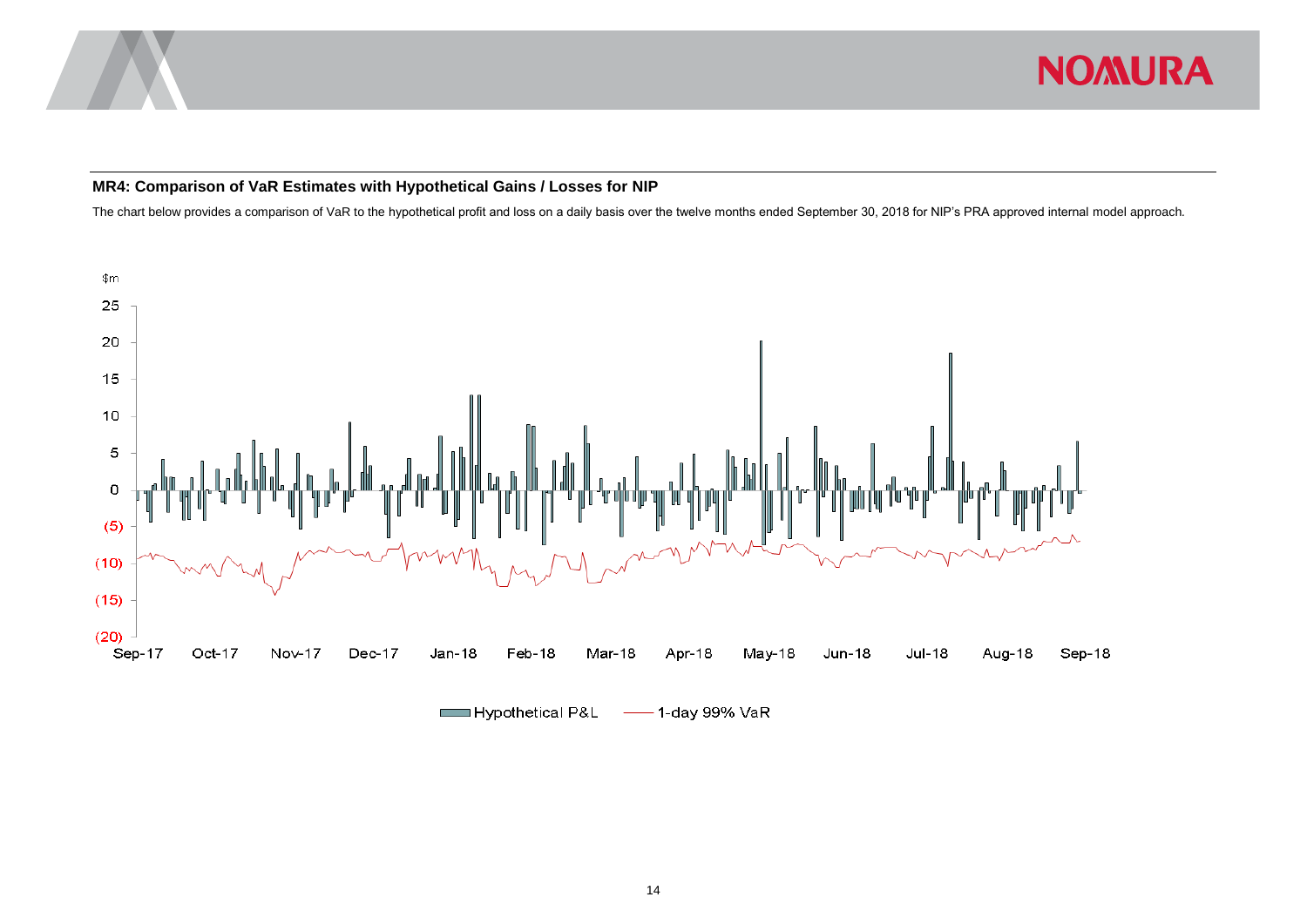![](_page_16_Picture_0.jpeg)

#### **Comparison of VaR Estimates with Actual Gains / Losses for NIP**

The chart below provides a comparison of VaR to the actual profit and loss on a daily basis over the fiscal year ended March 30, 2018 for NIP's PRA approved internal model approach.

![](_page_16_Figure_4.jpeg)

1-day trading losses did not exceed the 99% VaR estimate on any occasion for NIP's clean and hypothetical P&L for the twelve months ended 30 September 2018.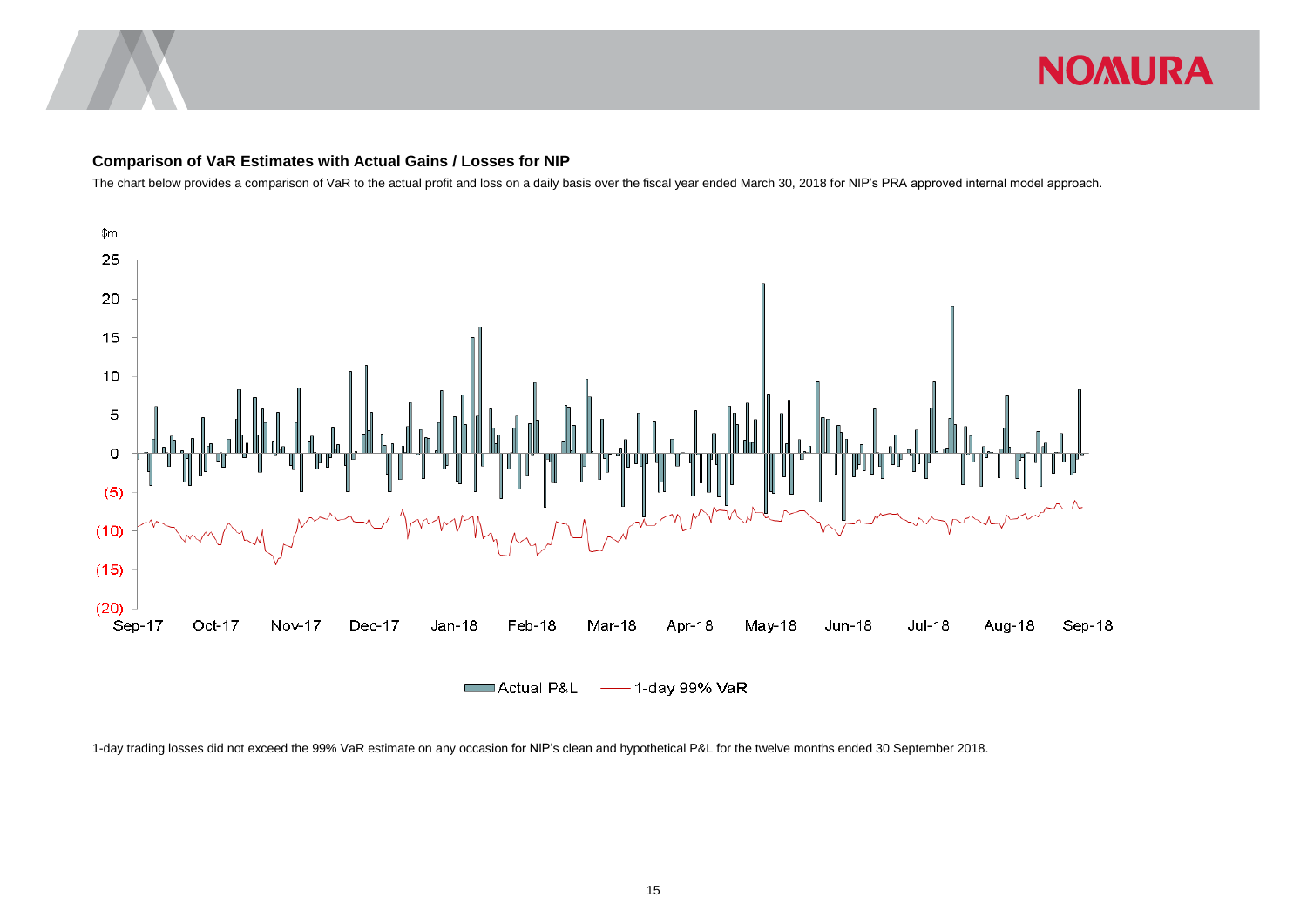![](_page_17_Picture_0.jpeg)

## <span id="page-17-0"></span>**Leverage Ratio & Balance Sheet**

<span id="page-17-1"></span>

| <b>Leverage Ratio</b>         |           |            |
|-------------------------------|-----------|------------|
| CRR Article 451               |           |            |
| 30th September 2018<br>\$m    | The Group | <b>NIP</b> |
| Total Leverage Ratio Exposure | 180,427   | 175,192    |
| Tier 1 Capital                | 5,224     | 4,859      |
| Leverage Ratio                | 2.9%      | 2.8%       |

Management of exposure to leverage forms a key part of the Group's overall strategy, business planning and risk appetite framework.

#### <span id="page-17-2"></span>**CR1-D: Ageing of Past Due Exposures by Maturity**

The table below provides a breakdown of accounting on balance sheet exposures past due.

|                        | The Group      |                               |                              |                                |                             |          |  |
|------------------------|----------------|-------------------------------|------------------------------|--------------------------------|-----------------------------|----------|--|
| $\mathsf{Sm}$          | $\leq 30$ days | $>$ 30 days<br>$\leq 60$ days | $>60$ days<br>$\leq 90$ days | $> 90$ days<br>$\leq$ 180 days | > 180 days<br>$\leq$ 1 year | > 1 year |  |
| Loans                  | 12             | 3                             | 25                           |                                |                             |          |  |
| <b>Total Exposures</b> | 12             |                               | 25                           |                                |                             |          |  |
|                        |                |                               | <b>NIP</b>                   |                                |                             |          |  |

|                        | INIE           |                               |                              |                                |                               |          |  |
|------------------------|----------------|-------------------------------|------------------------------|--------------------------------|-------------------------------|----------|--|
| \$m                    | $\leq 30$ days | $>$ 30 days<br>$\leq 60$ days | $>60$ days<br>$\leq 90$ days | $> 90$ days<br>$\leq$ 180 days | $> 180$ days<br>$\leq$ 1 year | > 1 year |  |
| Loans                  |                |                               | 28                           |                                |                               | $\sim$   |  |
| <b>Total Exposures</b> |                |                               | 28                           |                                |                               |          |  |

#### <span id="page-17-3"></span>**CR1-E: Non-Performing and Forborne Exposures**

The table below provides an overview of non-performing and forborne exposures.

|                                |       | <b>The Group</b>                                                    |                          |                                                                                                              |                                                                  |                         |                         |  |  |
|--------------------------------|-------|---------------------------------------------------------------------|--------------------------|--------------------------------------------------------------------------------------------------------------|------------------------------------------------------------------|-------------------------|-------------------------|--|--|
|                                |       | Gross carrying values of performing and<br>non-performing exposures |                          | <b>Accumulated impairment</b><br>and provisions and negative<br>fair value adjustments due to<br>credit risk | <b>Collaterals</b><br>and<br>financial<br>quarantees<br>received |                         |                         |  |  |
|                                |       | Of which:                                                           | Of which non-performing  |                                                                                                              | On<br>On non-                                                    |                         | On non-                 |  |  |
| \$m                            |       | performing but past<br>due > 30 days and<br>$\leq$ 90 days          |                          | Of which<br>defaulted                                                                                        | performing<br>exposures                                          | performing<br>exposures | performing<br>exposures |  |  |
| <b>Debt securities</b>         | 771   |                                                                     | $\overline{\phantom{0}}$ |                                                                                                              |                                                                  |                         |                         |  |  |
| Loans and<br>advances          | 3.609 | 28                                                                  | $\overline{\phantom{0}}$ |                                                                                                              | (3)                                                              |                         |                         |  |  |
| Off-balance-sheet<br>exposures | 3,120 |                                                                     | ۰                        | -                                                                                                            |                                                                  |                         |                         |  |  |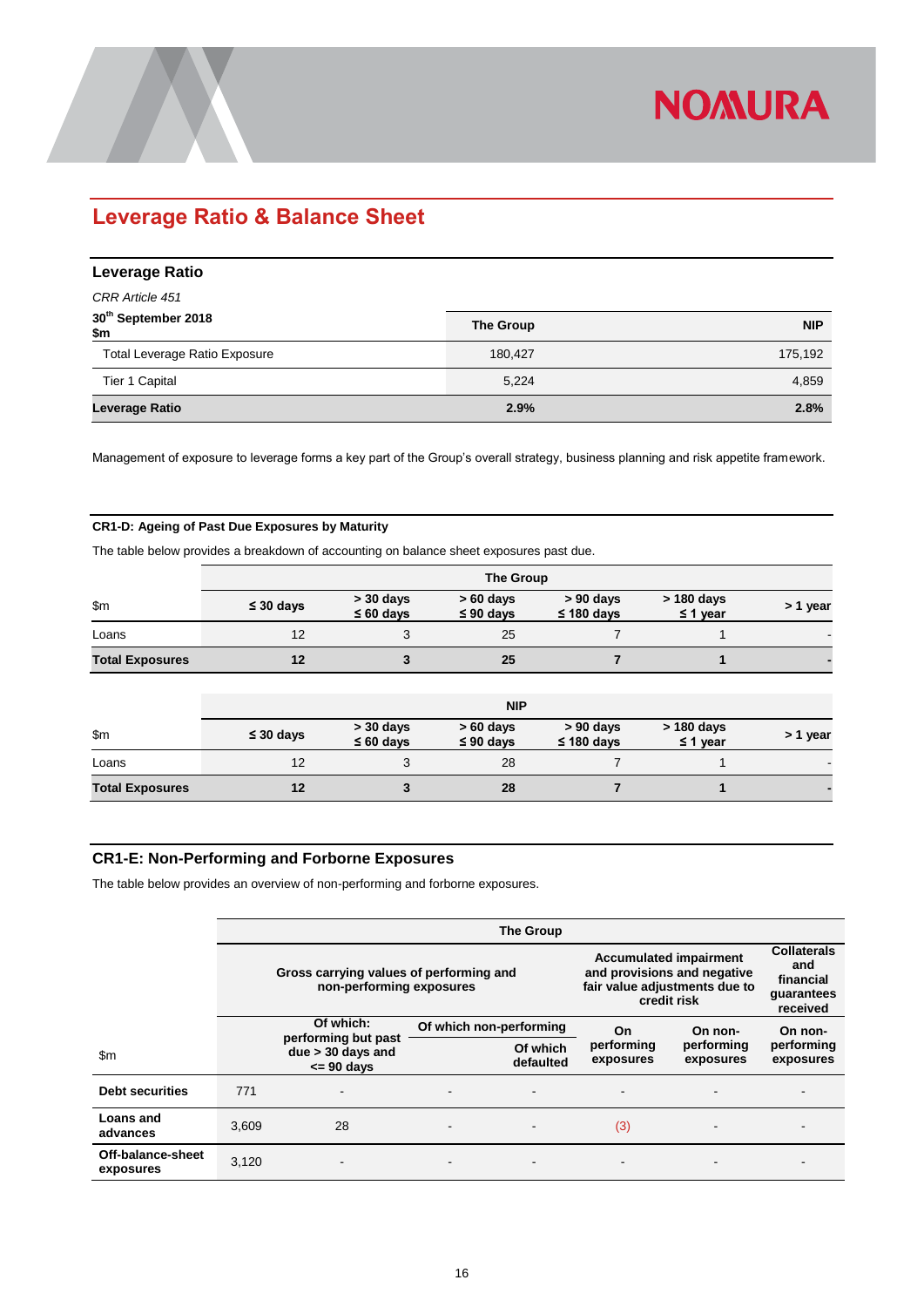![](_page_18_Picture_0.jpeg)

|                                | <b>NIP</b> |                                                                     |  |                         |                                                                                                              |                                                                  |                         |  |
|--------------------------------|------------|---------------------------------------------------------------------|--|-------------------------|--------------------------------------------------------------------------------------------------------------|------------------------------------------------------------------|-------------------------|--|
|                                |            | Gross carrying values of performing and<br>non-performing exposures |  |                         | <b>Accumulated impairment</b><br>and provisions and negative<br>fair value adjustments due to<br>credit risk | <b>Collaterals</b><br>and<br>financial<br>guarantees<br>received |                         |  |
|                                |            | Of which:<br>performing but past                                    |  | Of which non-performing | On                                                                                                           | On non-                                                          | On non-                 |  |
| \$m                            |            | due > 30 days and<br>$\leq$ 90 days                                 |  | Of which<br>defaulted   | performing<br>exposures                                                                                      | performing<br>exposures                                          | performing<br>exposures |  |
| <b>Debt securities</b>         | 8          |                                                                     |  |                         |                                                                                                              |                                                                  |                         |  |
| Loans and<br>advances          | 2.056      | 31                                                                  |  |                         | (3)                                                                                                          |                                                                  |                         |  |
| Off-balance-sheet<br>exposures | 1,713      | -                                                                   |  | $\blacksquare$          |                                                                                                              |                                                                  |                         |  |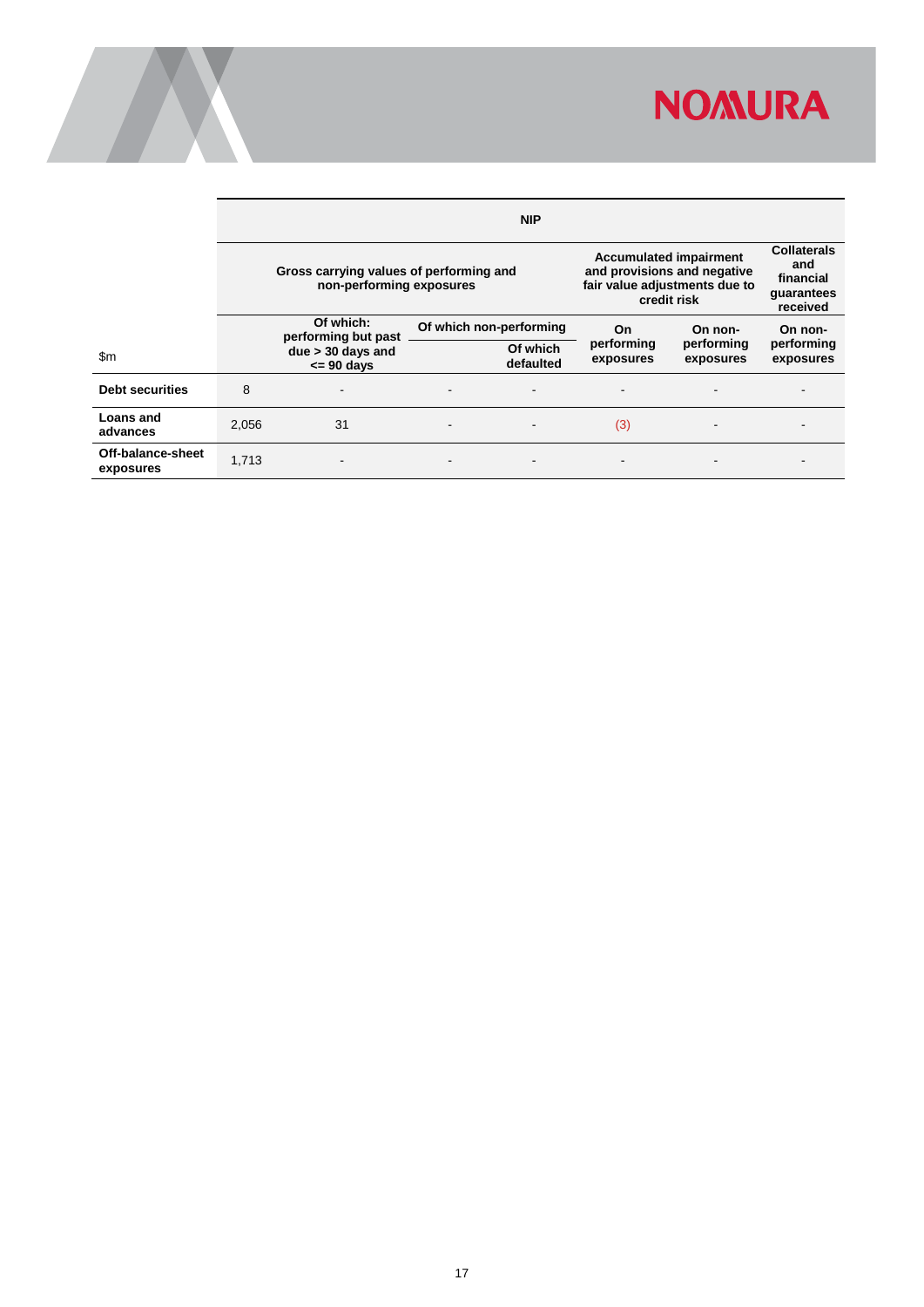![](_page_19_Picture_0.jpeg)

### **Appendix 1 – Other Disclosures**

#### **Geographical Distribution of Countercyclical Capital Buffer**

The table shows the geographical breakdown of CCyB exposures for The Group

<span id="page-19-0"></span>

|                        | <b>The Group</b>                                                |                                                                                                           |                                                           |                                                 |                                            |                |                                   |                                           |  |
|------------------------|-----------------------------------------------------------------|-----------------------------------------------------------------------------------------------------------|-----------------------------------------------------------|-------------------------------------------------|--------------------------------------------|----------------|-----------------------------------|-------------------------------------------|--|
|                        | <b>General Credit</b><br><b>Exposures</b>                       |                                                                                                           | <b>Trading Book Exposures</b>                             |                                                 | <b>Own Funds Requirements</b>              |                |                                   |                                           |  |
| \$m\$                  | <b>Exposure</b><br>Value for<br><b>Standardised</b><br>Approach | Sum of long and<br>short positions of<br>trading book<br>exposures for<br><b>Standardised</b><br>Approach | Value of<br>trading book exposures<br>for internal models | of which:<br><b>General credit</b><br>exposures | of which:<br><b>Trading book exposures</b> | <b>Total</b>   | Own funds<br>requirements weights | Countercyclical<br>capital buffer<br>rate |  |
| SWEDEN                 | 100                                                             | 0                                                                                                         | $\mathsf 0$                                               | $\overline{7}$                                  | $\mathbf 0$                                | $\overline{7}$ | 0.62%                             | 2.00%                                     |  |
| <b>NORWAY</b>          | 62                                                              | 1                                                                                                         | $\mathbf 0$                                               | $\mathbf 1$                                     | $\mathbf 0$                                | $\mathbf{1}$   | 0.08%                             | 2.00%                                     |  |
| <b>HONG KONG</b>       | 198                                                             | 8                                                                                                         | $\mathbf 0$                                               | 16                                              | $\overline{1}$                             | 16             | 1.39%                             | 1.88%                                     |  |
| <b>ICELAND</b>         | 10                                                              | $\overline{a}$                                                                                            | $\sim$                                                    |                                                 | $\blacksquare$                             | $\mathbf 1$    | 0.06%                             | 1.25%                                     |  |
| <b>SLOVAKIA</b>        | 14                                                              | $\overline{\phantom{a}}$                                                                                  | $\blacksquare$                                            | 1                                               | $\overline{a}$                             | $\mathbf 1$    | 0.10%                             | 1.25%                                     |  |
| <b>CZECH REPUBLIC</b>  | 14                                                              | $\sim$                                                                                                    | 3                                                         |                                                 | $\mathbf 0$                                | $\mathbf 1$    | 0.10%                             | 1.00%                                     |  |
| <b>UNITED KINGDOM</b>  | 3,906                                                           | 22                                                                                                        | 305                                                       | 172                                             | 9                                          | 181            | 15.47%                            | 0.50%                                     |  |
| <b>CAYMAN ISLANDS</b>  | 4,241                                                           | 6                                                                                                         | $\mathbf 0$                                               | 287                                             | $\overline{1}$                             | 288            | 24.68%                            | $\overline{\phantom{a}}$                  |  |
| <b>NETHERLANDS</b>     | 1,224                                                           | 6                                                                                                         | 30                                                        | 71                                              | 8                                          | 79             | 6.80%                             | $\overline{\phantom{a}}$                  |  |
| <b>LUXEMBOURG</b>      | 1,310                                                           | 8                                                                                                         | 24                                                        | 75                                              | $\overline{1}$                             | 76             | 6.54%                             | $\blacksquare$                            |  |
| <b>UNITED STATES</b>   | 1,557                                                           | 15                                                                                                        | 53                                                        | 73                                              | $\overline{2}$                             | 75             | 6.39%                             | ٠                                         |  |
| <b>FRANCE</b>          | 1,331                                                           | 1                                                                                                         | 80                                                        | 49                                              | 5                                          | 54             | 4.64%                             | ٠                                         |  |
| <b>JAPAN</b>           | 969                                                             | 9                                                                                                         | $\mathbf 0$                                               | 42                                              | $\overline{1}$                             | 42             | 3.62%                             | $\overline{\phantom{a}}$                  |  |
| <b>IRELAND</b>         | 319                                                             | 0                                                                                                         | 14                                                        | 20                                              | $\mathbf{0}$                               | 20             | 1.72%                             | $\overline{\phantom{a}}$                  |  |
| BRITISH VIRGIN ISLANDS | 556                                                             | 0                                                                                                         | $\sim$                                                    | 26                                              | $\mathbf 0$                                | 26             | 2.23%                             | $\blacksquare$                            |  |
| UNITED ARAB EMIRATES   | 496                                                             | 0                                                                                                         | $\mathbf 0$                                               | 18                                              | $\mathbf 0$                                | 18             | 1.57%                             |                                           |  |
| SINGAPORE              | 432                                                             | 4                                                                                                         | $\mathbf 0$                                               | 31                                              | $\mathbf 0$                                | 31             | 2.70%                             | $\qquad \qquad \blacksquare$              |  |
| <b>SPAIN</b>           | 418                                                             | 0                                                                                                         | 30                                                        | 33                                              | 6                                          | 38             | 3.28%                             | $\blacksquare$                            |  |
| <b>GERMANY</b>         | 304                                                             | $\overline{2}$                                                                                            | $\mathbf 0$                                               | 23                                              | $\overline{4}$                             | 26             | 2.25%                             |                                           |  |
| <b>DENMARK</b>         | 345                                                             | 0                                                                                                         | $\mathbf 0$                                               | 21                                              | $\mathbf 0$                                | 21             | 1.83%                             |                                           |  |
| <b>ITALY</b>           | 285                                                             | 0                                                                                                         | $\mathbf 0$                                               | 20                                              | $\mathbf 0$                                | 20             | 1.68%                             | $\blacksquare$                            |  |
| <b>BERMUDA</b>         | 369                                                             | 3                                                                                                         | $\sim$                                                    | 19                                              | $\mathbf 0$                                | 19             | 1.62%                             | ٠                                         |  |
| SWITZERLAND            | 181                                                             | $\overline{2}$                                                                                            | 19                                                        | 13                                              | $\mathbf 0$                                | 13             | 1.15%                             |                                           |  |
| Others                 | 1,626                                                           | 57                                                                                                        | 18                                                        | 99                                              | 9                                          | 113            | 9.48%                             | $\blacksquare$                            |  |
| <b>Total</b>           | 20,267                                                          | 144                                                                                                       | 576                                                       | 1,119                                           | 49                                         | 1,167          | 100%                              |                                           |  |

<span id="page-19-1"></span>*1. All countries with Own Funds requirement over 1% or which have a non-zero CCyB rate have been included.*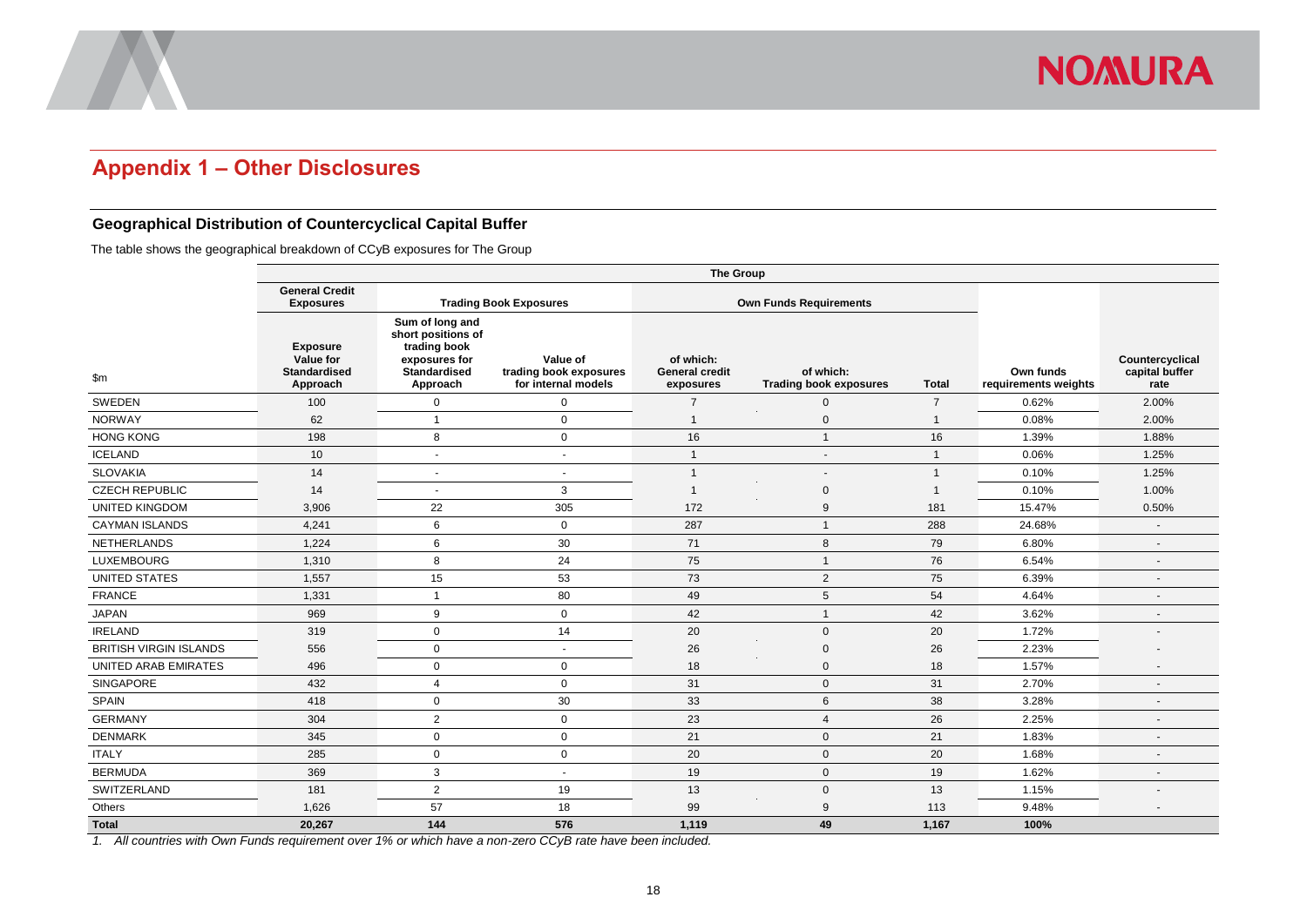![](_page_20_Picture_0.jpeg)

#### <span id="page-20-0"></span>**CCR5-A: Impact of Netting and Collateral Held on Exposures**

The table shows The Group's trading book derivative exposures under the mark to market approach broken down by gross positive fair value before netting. Net credit exposure (EAD) is after the application of netting, PFE and collateral. Derivative exposures under the mark to market method for NIP are materially in line with The Group.

| \$m                   | <b>Gross Positive Fair</b><br><b>Value or Net</b><br><b>Carrying Amount</b> | <b>Netting benefits</b> | <b>Netted Current</b><br><b>Credit Exposure</b> | <b>Collateral Held</b> | <b>Net Credit</b><br><b>Exposure</b> |
|-----------------------|-----------------------------------------------------------------------------|-------------------------|-------------------------------------------------|------------------------|--------------------------------------|
| Mark-to-Market Method | 49.964                                                                      | (40,098)                | 25.987                                          | (15, 534)              | 10,453                               |
| <b>Total</b>          | 49.964                                                                      | (40,098)                | 25,987                                          | (15, 534)              | 10,453                               |

#### <span id="page-20-1"></span>**CCR5-B: Composition of Collateral for Exposures to Counterparty Credit Risk**

The table shows the collateral type and amount used and posted in relation to The Group's trading activity. Collateral segregated relates to collateral being held by a third party.

|                 |            | <b>Collateral used for derivative transactions</b> | <b>Collateral used in SFTs</b> |               |                        |                      |
|-----------------|------------|----------------------------------------------------|--------------------------------|---------------|------------------------|----------------------|
| \$m             |            | Fair value of collateral received                  | Fair value of                  | Fair value of |                        |                      |
|                 | Segregated | Unsegregated                                       | Segregated                     | Unsegregated  | collateral<br>received | posted<br>collateral |
| <b>Security</b> | 586        | 1.708                                              | 1.642                          | 116           | 206.080                | 182.341              |
| Cash            | ۰          | 22.558                                             | $\sim$                         | 16.766        | 144.439                | 159.605              |
| <b>Total</b>    | 586        | 24.266                                             | 1.642                          | 16.882        | 350.519                | 341,946              |

<span id="page-20-2"></span>*Table includes collateral used in internal model method*

#### **CCR3: Counterparty Risk Exposures by Risk Weight**

The table provides The Group CCR EAD reported in CCR1, by risk weight. The CCR EAD for NIP is materially in line with The Group.

|                                             | Risk Weight (%)          |                              |                          |                |                          |     |              | of which     |
|---------------------------------------------|--------------------------|------------------------------|--------------------------|----------------|--------------------------|-----|--------------|--------------|
| \$m                                         | $\bf{0}$                 | $\mathbf{2}$                 | 20                       | 50             | 100                      | 150 | <b>Total</b> | unrated      |
| <b>Central Governments or Central Banks</b> | 3,473                    | $\blacksquare$               | 1,057                    | $\blacksquare$ | 252                      | -   | 4,782        | 148          |
| Corporates                                  | $\overline{\phantom{0}}$ | ۰.                           | 225                      | 1,910          | 9,892                    | 220 | 12,247       | 9,483        |
| Institutions                                | $\overline{\phantom{a}}$ | 4.115                        | 12,683                   | 3,253          | 234                      | 33  | 20,318       | 9,517        |
| Multilateral Development Banks              | 163                      | $\qquad \qquad \blacksquare$ | 5                        | 2              | ٠                        | -   | 170          | $\mathbf{2}$ |
| <b>Public Sector Entities</b>               | 3,162                    | $\overline{\phantom{a}}$     | 1.151                    | 17             | 10                       | ۰   | 4.340        | 1,722        |
| Regional governments or local authorities   | 204                      | $\overline{\phantom{a}}$     | 97                       | ٠              |                          | ۰   | 301          | 140          |
| International Organisations                 |                          | $\qquad \qquad \blacksquare$ | $\overline{\phantom{a}}$ | ٠              | $\overline{\phantom{a}}$ | ٠   | 1            | 0            |
| <b>Total</b>                                | 7,003                    | 4,115                        | 15,218                   | 5,182          | 10,388                   | 253 | 42,159       | 21,013       |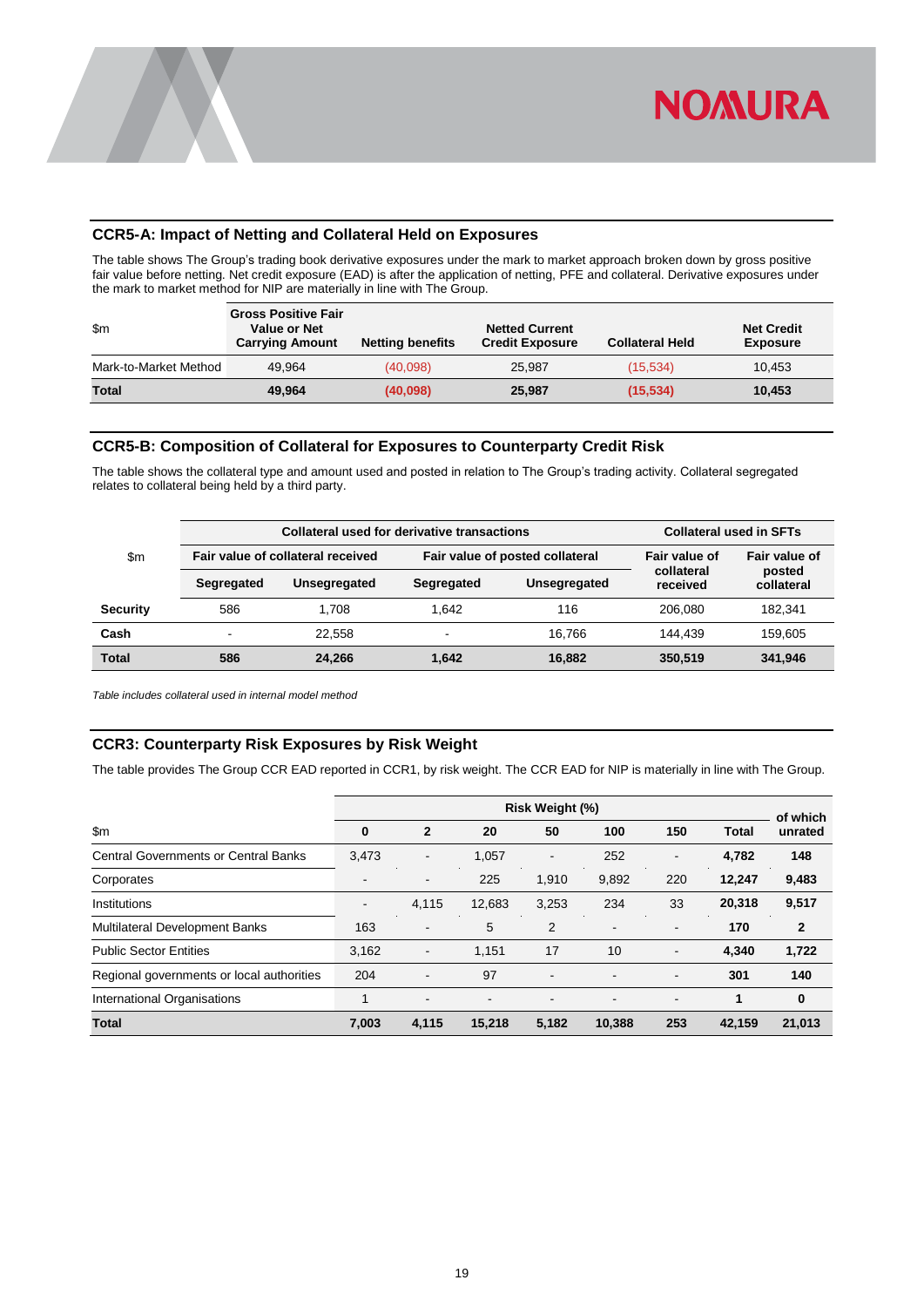![](_page_21_Picture_0.jpeg)

#### <span id="page-21-0"></span>**CR4: Credit Risk Exposure and Credit Risk Mitigation**

Tables show the effect of CRM and CCF on Credit risk exposures by exposure class split by on balance sheet ("On B/S") and off balance sheet ("Off B/S")

|                                             | <b>Exposures before</b><br><b>CCF and CRM</b> |         | <b>Exposures post-CCF</b><br>and CRM |         | <b>RWA and RWA density</b>                  |                                    |
|---------------------------------------------|-----------------------------------------------|---------|--------------------------------------|---------|---------------------------------------------|------------------------------------|
| \$m                                         | On B/S                                        | Off B/S | On B/S                               | Off B/S | <b>Total On &amp; Off</b><br><b>B/S RWA</b> | <b>RWA</b><br>density <sup>1</sup> |
| <b>Central Governments or Central Banks</b> | 3,857                                         |         | 3,857                                |         | 32                                          | 0.8%                               |
| Corporates                                  | 2,107                                         | 3,120   | 1,789                                | 1,133   | 2,508                                       | 85.8%                              |
| Institutions                                | 1,615                                         |         | 1,615                                |         | 381                                         | 23.6%                              |
| Multilateral Development Banks              | 1                                             |         | 1                                    |         | $\Omega$                                    | 2.2%                               |
| <b>Public Sector Entities</b>               | 2                                             |         | 2                                    |         | 1                                           | 44.4%                              |
| Regional Governments or Local Authorities   | 410                                           |         | 410                                  |         | 63                                          | 15.5%                              |
| <b>Equity Exposures</b>                     | 38                                            |         | 38                                   |         | 38                                          | 100.0%                             |
| Other items                                 | 252                                           |         | 252                                  |         | 252                                         | 100.0%                             |
| <b>Total</b>                                | 8,282                                         | 3,120   | 7,964                                | 1,133   | 3,275                                       | 36.0%                              |

|                                             | <b>NIP</b>                                    |                          |                                      |         |                                             |                                    |  |  |
|---------------------------------------------|-----------------------------------------------|--------------------------|--------------------------------------|---------|---------------------------------------------|------------------------------------|--|--|
|                                             | <b>Exposures before</b><br><b>CCF and CRM</b> |                          | <b>Exposures post-CCF</b><br>and CRM |         | <b>RWA and RWA density</b>                  |                                    |  |  |
| \$m                                         | On B/S                                        | Off B/S                  | On B/S                               | Off B/S | <b>Total On &amp; Off</b><br><b>B/S RWA</b> | <b>RWA</b><br>density <sup>1</sup> |  |  |
| <b>Central Governments or Central Banks</b> | 2,957                                         |                          | 2,957                                |         | 31                                          | 1.1%                               |  |  |
| Corporates                                  | 1,951                                         | 1,713                    | 1,710                                | 1,133   | 2,443                                       | 85.9%                              |  |  |
| Institutions                                | 745                                           |                          | 745                                  |         | 138                                         | 18.5%                              |  |  |
| <b>Multilateral Development Banks</b>       | 1                                             | $\overline{\phantom{a}}$ | 1                                    |         | $\mathbf 0$                                 | 2.2%                               |  |  |
| <b>Public Sector Entities</b>               | 2                                             |                          | 2                                    |         | 1                                           | 44.4%                              |  |  |
| Regional Governments or Local Authorities   | 44                                            |                          | 44                                   |         | 9                                           | 20.0%                              |  |  |
| <b>Equity Exposures</b>                     | 38                                            | $\overline{\phantom{a}}$ | 38                                   |         | 38                                          | 100.0%                             |  |  |
| Other items                                 | 242                                           | ٠                        | 242                                  |         | 242                                         | 100.0%                             |  |  |
| <b>Total</b>                                | 5,980                                         | 1,713                    | 5,739                                | 1,133   | 2,902                                       | 42.5%                              |  |  |

*1. Total RWA / Total on and off balance sheet exposure post CRM and CCF*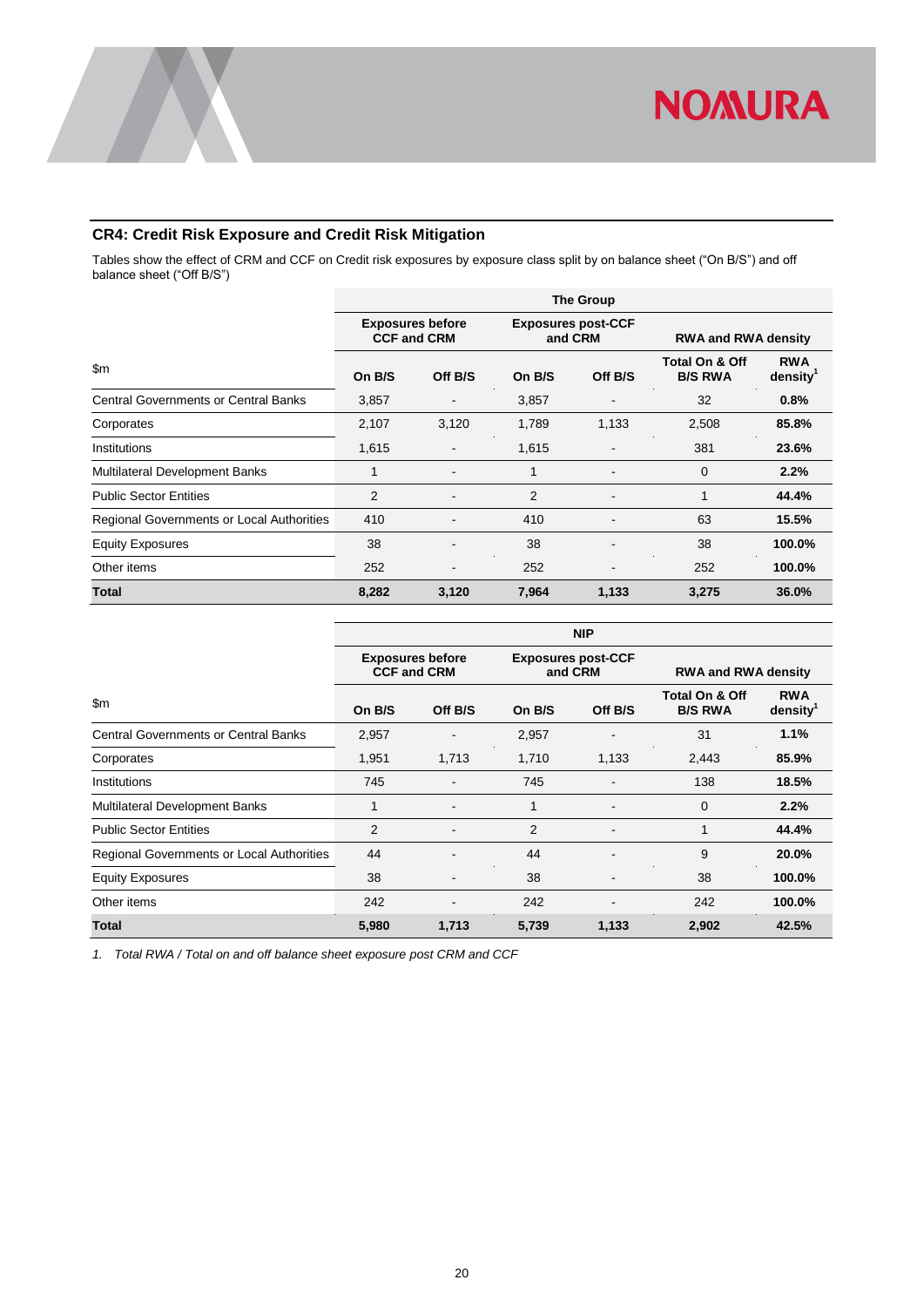![](_page_22_Picture_0.jpeg)

#### <span id="page-22-0"></span>**CR5: Credit Risk Exposure by Risk Weight**

Table shows the breakdown of credit risk exposure for The Group by risk weight. Exposures are after provisions but before CRM and CCF.

|                                                  | Risk Weight (%)          |                |                          |       |                |              |                          |              |                     |
|--------------------------------------------------|--------------------------|----------------|--------------------------|-------|----------------|--------------|--------------------------|--------------|---------------------|
| \$m                                              | $\bf{0}$                 | 20             | 50                       | 100   | 150            | 250          | 1250                     | Total        | of which<br>unrated |
| <b>Central Governments or Central Banks</b>      | 3,835                    | 0              | 1                        |       | 20             | $\mathbf 0$  | $\overline{\phantom{a}}$ | 3,857        | 448                 |
| Corporates                                       | $\overline{\phantom{a}}$ | 93             | 1,166                    | 3,823 | 143            | 2            | $\mathbf 0$              | 5,227        | 3,023               |
| Institutions                                     | $\overline{\phantom{a}}$ | 1,424          | 189                      | 2     | $\mathbf 0$    |              | ٠                        | 1,615        | 224                 |
| Multilateral Development Banks                   |                          | $\overline{0}$ | $\overline{\phantom{a}}$ |       |                |              |                          | 1            | $\blacksquare$      |
| <b>Public Sector Entities</b>                    | $\mathbf 0$              | $\mathbf 0$    | 2                        | -     |                |              |                          | $\mathbf{2}$ | 1                   |
| <b>Regional Governments or Local Authorities</b> | 93                       | 317            | $\overline{\phantom{a}}$ | ٠     |                |              | $\blacksquare$           | 410          | 410                 |
| <b>Equity Exposures</b>                          |                          |                | $\overline{\phantom{a}}$ | 38    | $\blacksquare$ | $\mathbf 0$  | $\blacksquare$           | 38           | 38                  |
| Other Items                                      | $\overline{\phantom{0}}$ | ۰              | $\blacksquare$           | 252   | $\blacksquare$ |              | $\blacksquare$           | 252          | 252                 |
| <b>Total</b>                                     | 3,929                    | 1,834          | 1,358                    | 4,115 | 163            | $\mathbf{2}$ | $\bf{0}$                 | 11,402       | 4,396               |

#### <span id="page-22-1"></span>**CR2-A: Changes in Stock of General and Specific Credit Risk**

The table shows specific and general credit risk adjustment for the period.

| $\mathop{\mathsf{S}} \nolimits m$                                                 | <b>The Group</b>                                             |                                                             |
|-----------------------------------------------------------------------------------|--------------------------------------------------------------|-------------------------------------------------------------|
|                                                                                   | <b>Accumulated Specific</b><br><b>Credit Risk Adjustment</b> | <b>Accumulated General</b><br><b>Credit Risk Adjustment</b> |
| <b>Opening balance</b>                                                            |                                                              |                                                             |
| Increases due to amounts set aside for estimated loan losses<br>during the period | $\Omega$                                                     |                                                             |
| Decreases due to amounts reversed for estimated loan losses<br>during the period  | (0)                                                          |                                                             |
| Transfers between credit risk adjustments                                         | $\Omega$                                                     |                                                             |
| <b>Other adjustments</b>                                                          | $\Omega$                                                     |                                                             |
| <b>Closing balance</b>                                                            |                                                              |                                                             |

| $\mathop{\mathsf{S}} \nolimits m$                                                 | <b>NIP</b>                                                   |                                                             |  |  |
|-----------------------------------------------------------------------------------|--------------------------------------------------------------|-------------------------------------------------------------|--|--|
|                                                                                   | <b>Accumulated Specific</b><br><b>Credit Risk Adjustment</b> | <b>Accumulated General</b><br><b>Credit Risk Adjustment</b> |  |  |
| <b>Opening balance</b>                                                            |                                                              |                                                             |  |  |
| Increases due to amounts set aside for estimated loan losses<br>during the period | 0                                                            |                                                             |  |  |
| Decreases due to amounts reversed for estimated loan losses<br>during the period  | (0)                                                          |                                                             |  |  |
| Transfers between credit risk adjustments                                         | 0                                                            |                                                             |  |  |
| Other adjustments                                                                 | 0                                                            |                                                             |  |  |
| <b>Closing balance</b>                                                            |                                                              |                                                             |  |  |